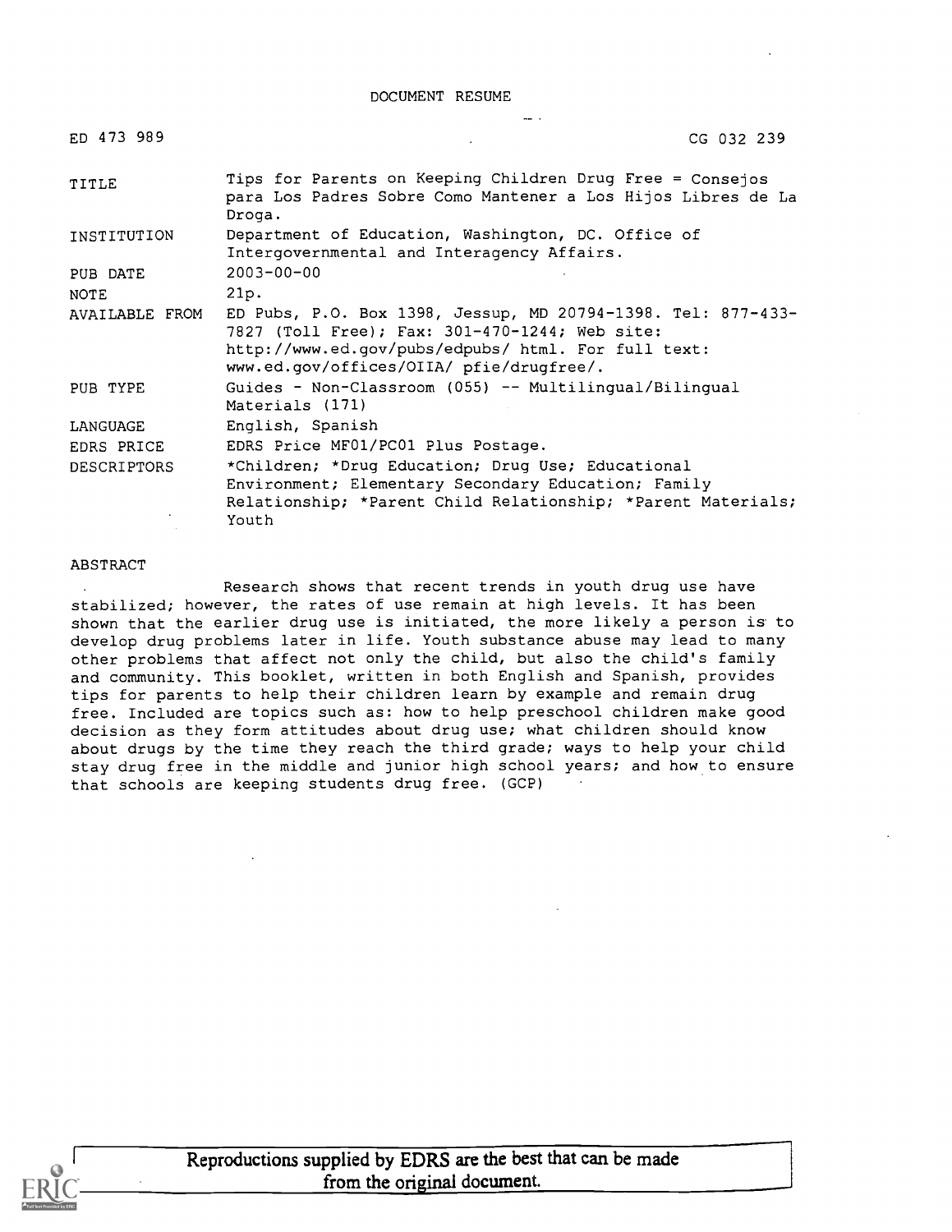

ERICBEST COPY AVAILABLE 2

# Tips for Parents on Keeping Children Drug Free

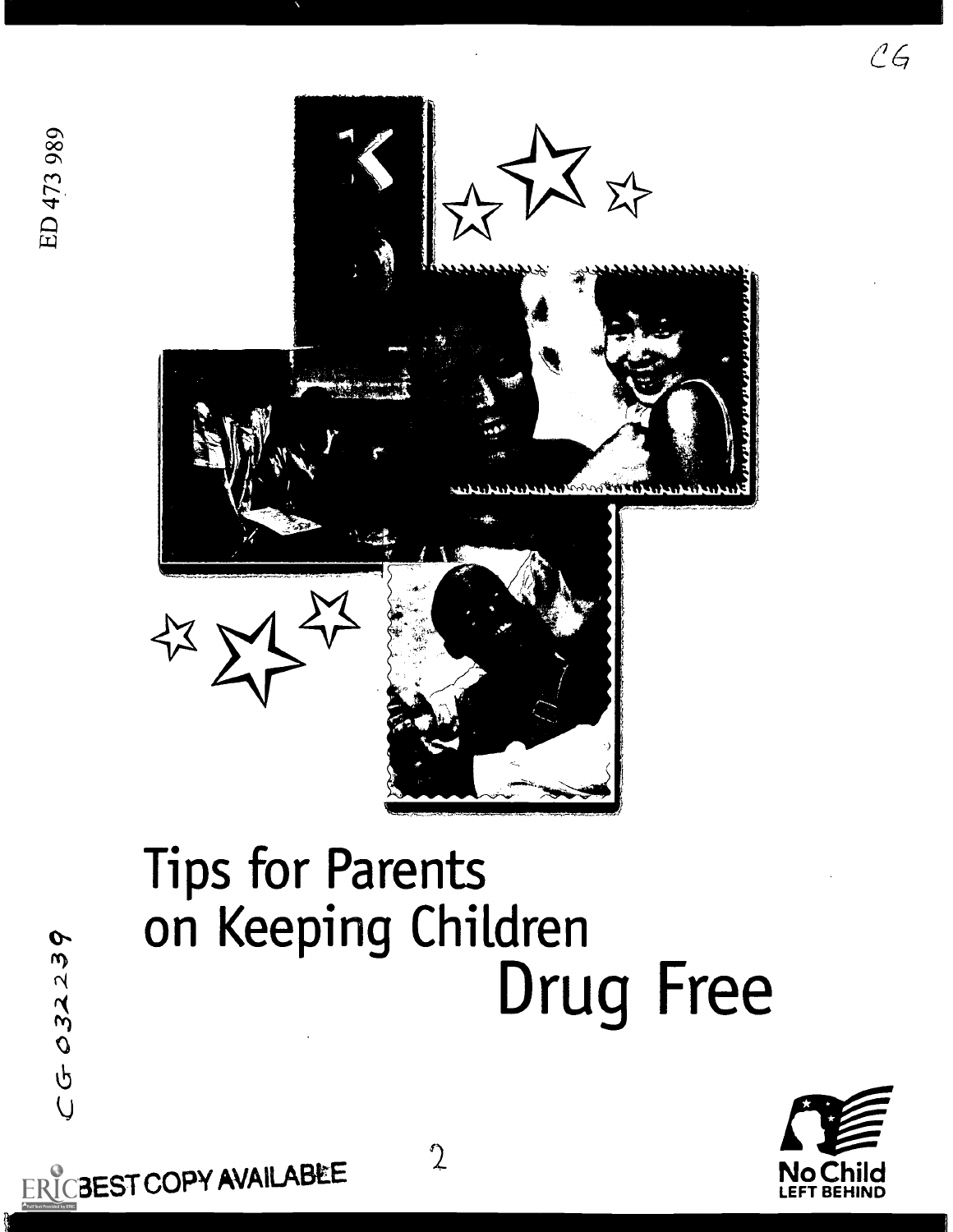

U.S. Department of Education Rod Paige **Secretary** 

#### Office of Intergovernmental and Interagency Affairs

Laurie M. Rich Assistant Secretary

John McGrath Senior Director, Community Services and Partnerships

Menahem Herman Director, Educational Partnerships and Family Involvement Unit

#### January 2003

This report is in the public domain. Authorization to reproduce it in whole or in part is granted. While permission to reprint this publication is not necessary, the citation should be: U.S. Department of Education, Office of Intergovernmental and Interagency Affairs, Educational Partnerships and Family Involvement Unit, Tips for Parents on Keeping Children Drug Free, Washington, D.C., 2003.

To order copies of this booklet in English or Spanish, write: ED Pubs Education Publications Center 'J.S. Department of Education P.O. Box 1398 Jessup, MD 20794-1398

fax: 301-470-1244; send email requests to: edpubs@inet.ed.gov; or call toll-free: 1-877-433-7827 (1-877-4ED-PUBS). If 877 is not yet available in your area, call 1-800-872-5327 (1-800-USA-LEARN). To use a telecommunications device for the deaf (TDD) or a teletypewriter (TTY), call 1-800-437-0833; to order on-line, go to: www.ed.gov/pubs/edpubs.html. This publication is also available at: www.ed.gov/offices/OIIA/pfie/drugfree/.

This publication is available in alternate formats (Braille, large print, audiotape or computer diskette). For more information, call the Alternate Format Center at 202-205-8113.

For more information, contact us at: U.S. Department of Education Educational Partnerships and Family Involvement Unit 400 Maryland Avenue, S.W. Washington, DC 20202-8173 Email: partner@ed.gov Telephone: 1-800-USA-LEARN (1-800-872-5327) FRS: 1-800-877-8339,8 a.m.-8 p.m., ET, M-F

The information in this booklet was taken from the U.S. Department of Education's publication, Growing Up Drug-Free: A Parent's Guide to Prevention (1998) and the White House Office of National Drug Control Policy's Juveniles and Drugs-Overview (2002).

This booklet was published by the U.S. Department of Education to make evidence-based drug prevention information easily available to parents, caregivers and others working to ensure that children are growing up drug free.

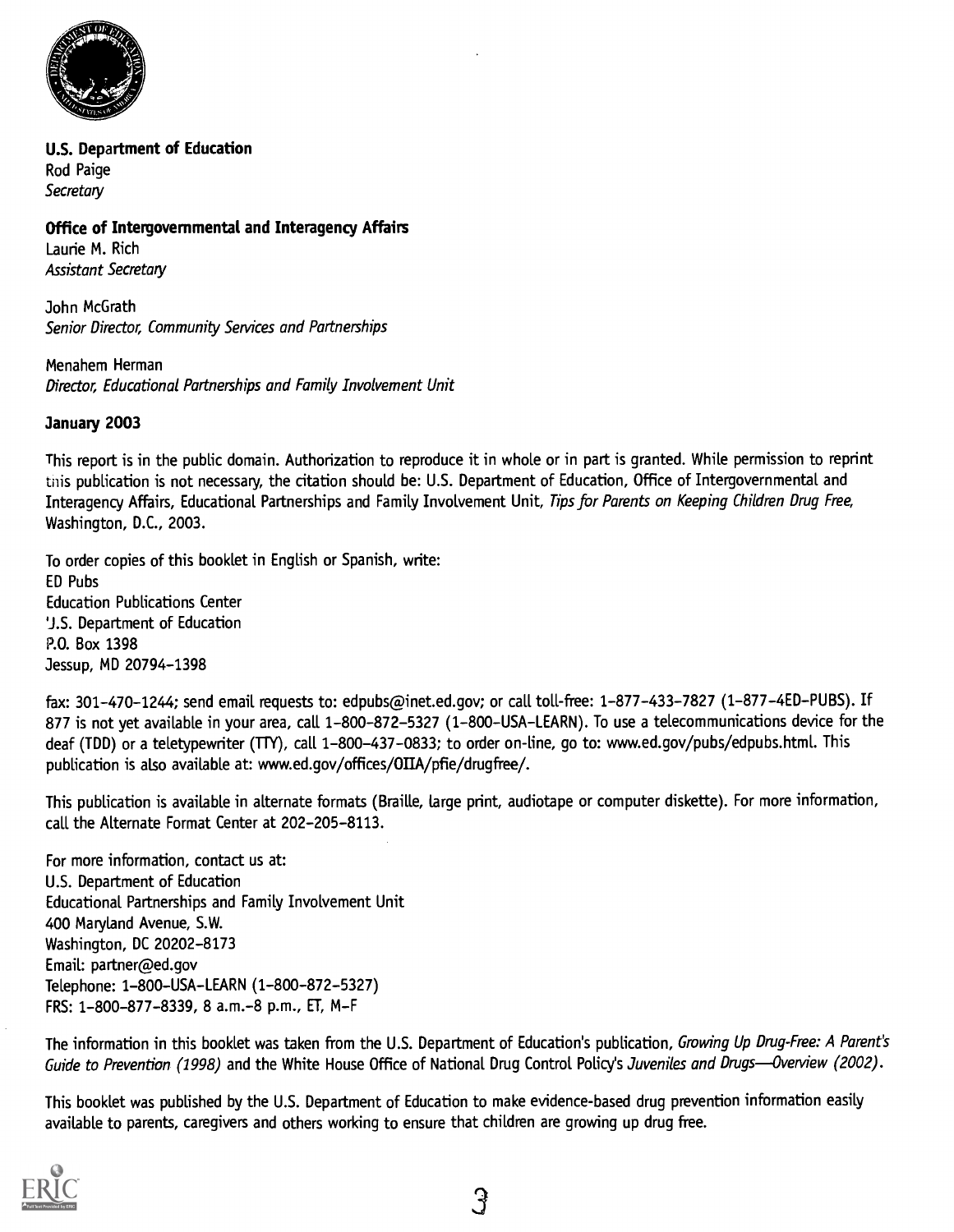

"It is essential that our parents understand that they're the Child's most important teacher, and that the Message of our parents must be unequivocal: don't use drugs."

President George W. Bush

## INTRODUCTION

Research shows that recent trends in youth drug use have stabilized; however, the rates of use remain at high levels. It has been shown that the earlier drug use is initiated, the more likely a person is to develop drug problems later in life. Youth substance abuse may lead to many other problems that affect not only the child, but also the child's family and community.

Parents are the most important role models in their children's lives. What you say and do about drugs matters a lot when it comes to the choices your children make. You can:

- O set a positive example and get involved in your children's lives;
- et involved in their activities, know their friends and know where they're going and what they're doing;
- O create clear, consistent expectations and enforce them;
- O talk early and often about drugs;
- O discuss the consequences of drug use; and
- O show you care enormously about what choices your children make about drugs.

Children learn by example. They adopt the values you demonstrate through your actions. The tips contained within this booklet will help you to lead by example and provide you with tips for keeping your child drug free. This booklet covers such important topics as:

O How to help your preschool children make good decisions as they form attitudes about drug use;

- O What your children should know about drugs by the time they reach the third grade;
- O Ways to help your child stay drug free in the middle and junior high school years; and

O How to ensure your child's school is keeping students drug free.

BEST COPY AVAILABLE

 $27$ 

No Child LEFT BEHIND



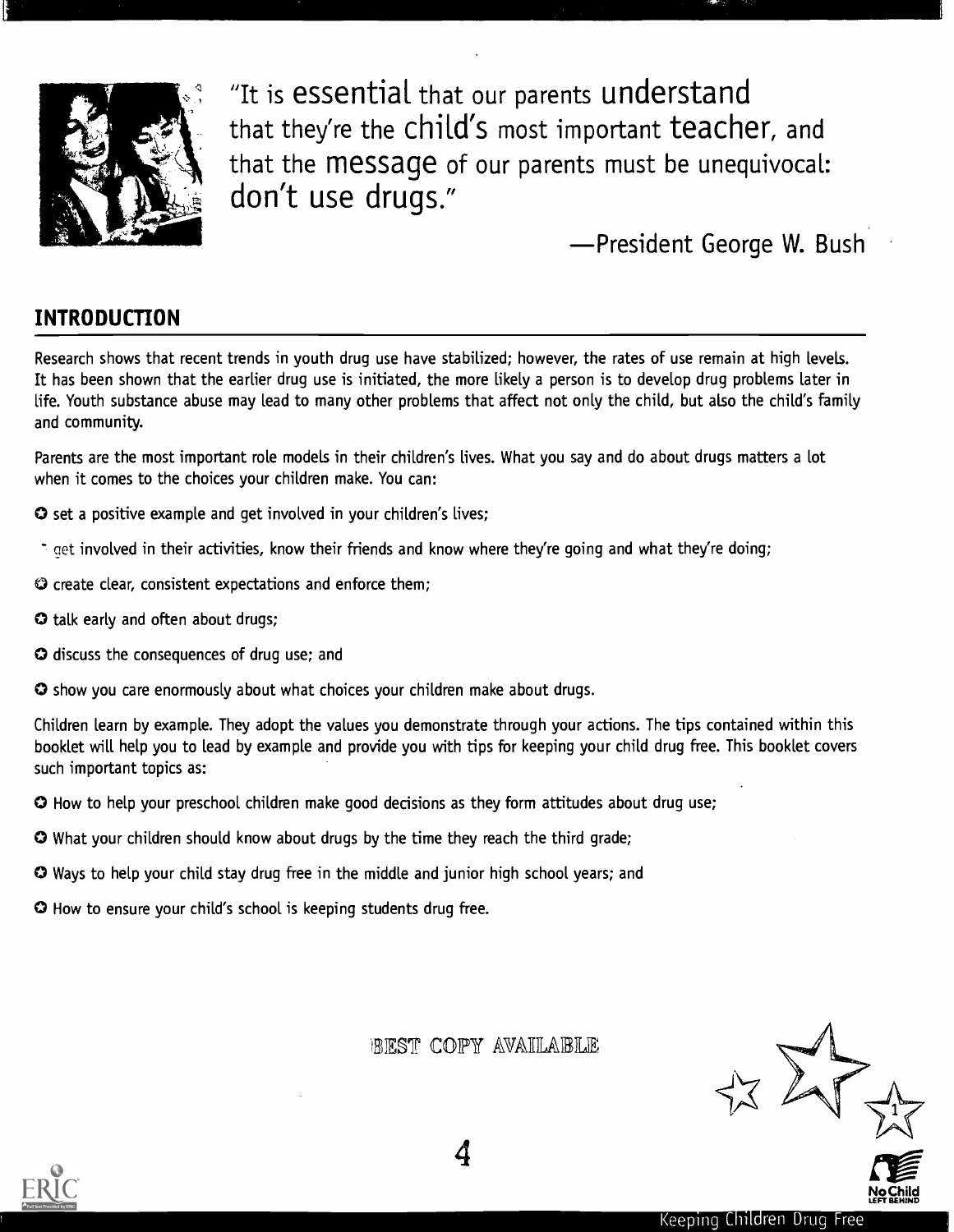

## TIPS FOR YOUR PRESCHOOL CHILD

It may seem premature to talk about drugs with preschoolers, but the attitudes and habits that they form at this age have an important bearing on the decisions they will make when they are older. At this early age, they are eager to know and memorize rules, and they want your opinion on what's "bad" and what's "good." Although they are old enough to understand that smoking is bad for them, generally they are not ready to take in complex facts about alcohol, tobacco and other drugs. Nevertheless, this is a good time to practice the decision-making and problem-solving skills that they will need later on.

Here are some ways to help your preschool children make good decisions about what should and should not go into their bodies:

- O Discuss why children need healthy food. Have your child name several favorite good foods and explain how these foods contribute to health and strength.
- O Set aside regular times when you can give your son or daughter your full attention. Get on the floor and play with your child; learn about his or her likes and dislikes; let your child know that you love him; say that he or she is too wonderful and unique to take drugs. You'll build strong bonds of trust and affection that will make turning away from drugs easier in the years to come.
- O Provide guidelines like playing fair, sharing toys and telling the truth so children know what kind of behavior you expect from them.
- O Encourage your child to follow instructions and to ask questions if he does not understand the instructions.
- O When your child becomes frustrated at play, use the opportunity to strengthen problem-solving skills. For example, if a tower of blocks keeps collapsing, work together to find possible solutions. Turning a bad situation into a success reinforces a child's self-confidence.
- O Whenever possible, let your child choose what to wear. Even if the clothes don't quite match, you are reinforcing your child's ability to make decisions.
- O Point out poisonous and harmful substances commonly found in homes, such as bleach, kitchen cleanser and furniture polish, and read the products' warning labels out loud. Explain to your children that not all "bad" drugs have warnings on them, so they should only eat or smell food or a prescribed medicine that you, a grandparent or a caregiver provides them.
- O Explain that prescription medications are drugs that can help the person for whom they are meant but that can harm an one else, especially children, who must stay away from them unless they are prescribed properly for them.

Ng EKTC  $\sum_{n=0}^{n}$  5 Keeping Children Drug Free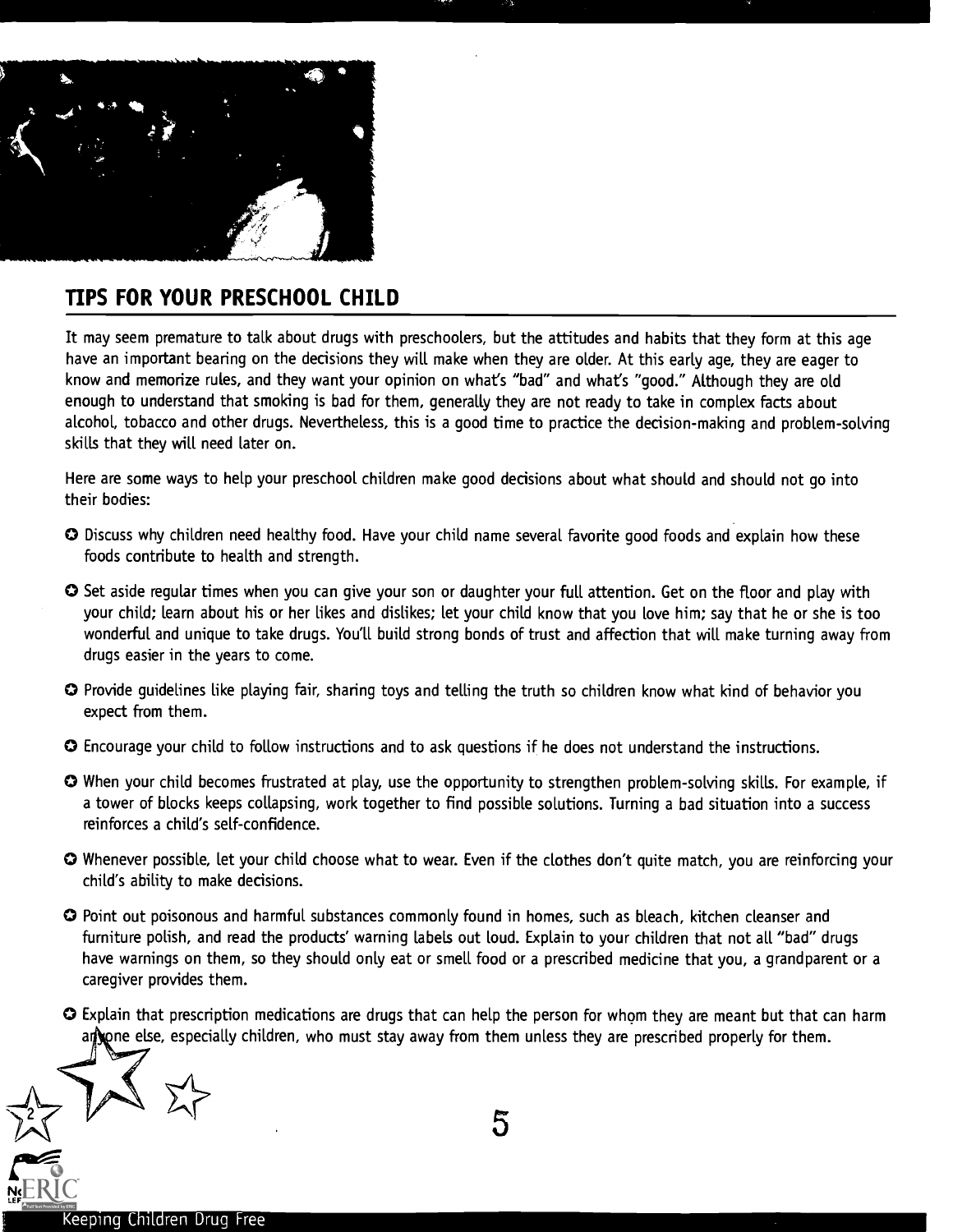## TIPS FOR YOUR ELEMENTARY SCHOOL CHILD

A child this age usually shows increasing interest in the world outside the family and home. Discuss how anything you put in your body that is not food, water or juice can be extremely harmful, and how drugs interfere with the way our bodies work and can make a person very sick or even cause them to die. (Most children of this age have had real-life experiences with the death of a relative or a friend's relative.) Explain the idea of addiction-that drug use can become a very bad habit that is hard to stop. Praise your children for taking good care of their bodies and avoiding things that might harm them.

By the time your children are in third grade, they should understand that:

- 0 foods, poisons, medicines and illegal drugs differ;
- O medicines prescribed by a doctor and administered by a responsible adult may help during illness but can be harmful if misused, and therefore children need to stay away from any unknown substance or container; and
- O adults may drink in moderation but children may not, even in small amounts because it's harmful to children's developing brains and bodies.

Before leaving elementary school, your children should know:

- O the immediate effects of alcohol, tobacco and drug use on different parts of the body, including coma and death;
- O the long-term consequences of drug use, including addiction and loss of control of one's life;
- O the reasons why drugs are especially dangerous for growing bodies; and
- O the problems that alcohol and other illegal drugs cause not only to the user, but to the user's family and the world.
- Questions elementary school children frequently ask about drugs:
- O Why would people want to put bad things in their bodies?
	- $\star$  One answer might be that they might not realize how dangerous the bad things are; another is that they are not taking care of themselves. Sometimes people start using a drug just to see what it feels like, but it can turn into an addiction (like cigarettes) and it's very hard to stop using it.
- O Why can't I taste that "grown-up" drink?
	- $\star$  A small amount of alcohol has a much greater negative effect on a child's body than on an adult's; even a small amount can sicken a child.





No Child LEFT BEHIND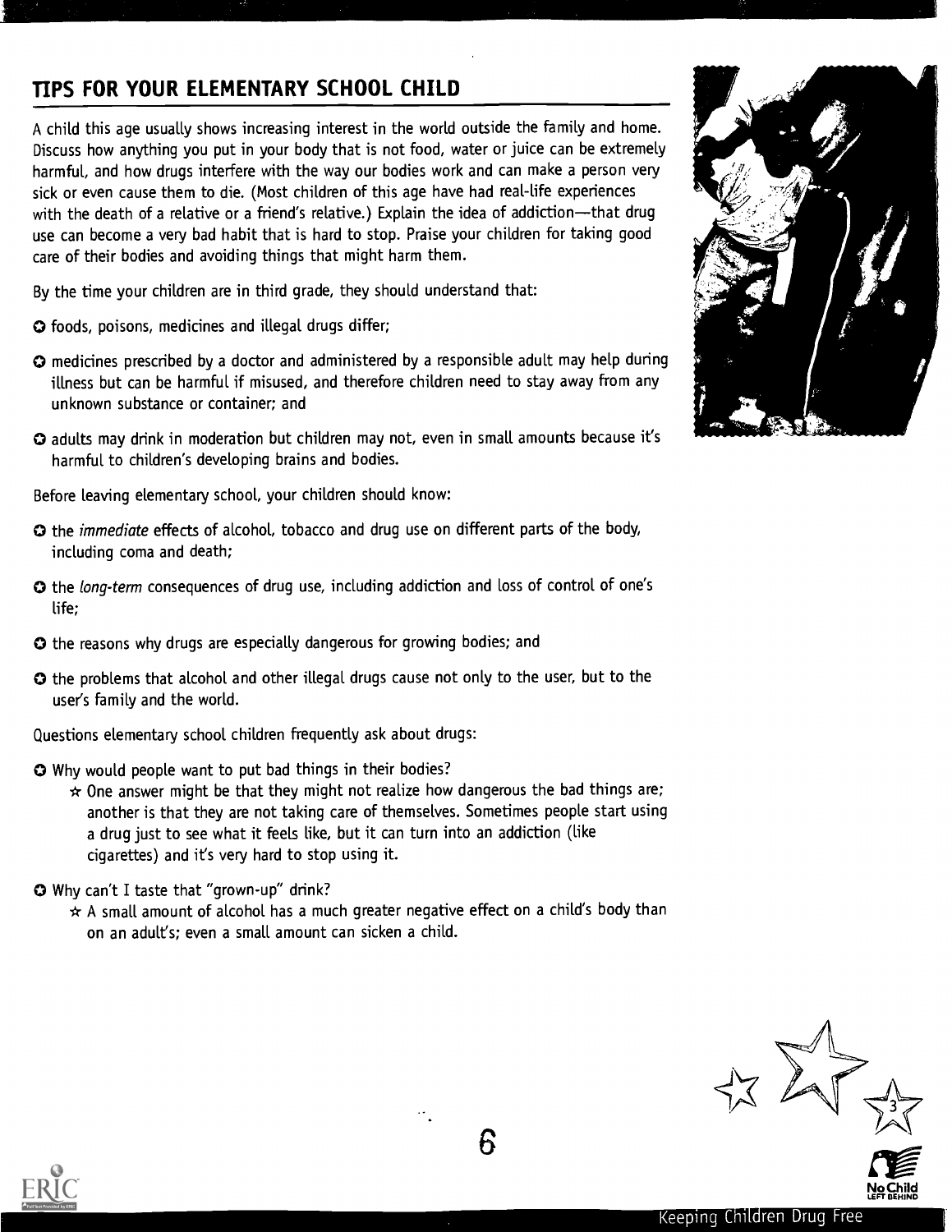

## PS" FOR YOUR MIDDLE SCHOOL OR JUNIOR HIGH SCHOOL CHILD

The year your child enters middle school or junior high school is both an exciting and a challenging time. They are little fish in a big pond and often want desperately to fit in. Because your children may now see older students using alcohol, tobacco and other drugs and may think they are cool and self-assured, your children may be tempted to try drugs too. Drug use goes up dramatically in the first year of middle school or junior high.

To help your children make good choices during this critical phase, you should:

- O Make sure they are well-versed in the reasons to avoid alcohol, tobacco and drugs;
- O Get to know their friends by taking them to and from after-school activities, games, the library and movies (while being sensitive to their need to feel independent);
- O Volunteer for activities where you can observe your child at school; and
- O Get acquainted with the parents of your children's friends and learn about their children's interests and habits. If it seems that your child is attracted to those with bad habits, reiterate why drug use is unacceptable.
- To make sure that your child's life is structured in such a way that drugs have no place in it, you should:
- O If possible, arrange to have your children looked after and engaged in the after-school hours if you cannot be with them. Encourage them to get involved with reputable youth groups, arts, music, sports, community service and academic clubs.
- O Make sure children who are unattended for periods during the day feel your presence. Give them a schedule and set limits on their behavior. Give them household chores to accomplish. Enforce a strict phone-in-to-you policy. Leave notes for them around the house. Provide easy-to-find snacks.
- O Get to know the parents of your child's friends. Exchange phone numbers and addresses. Agree to forbid each others' children from consuming alcohol, tobacco and other drugs in their homes, and pledge that you will inform each other if one of you becomes aware of a child who violates this pact.
- O Call parents whose home is to be used for a party. Make sure they can assure you that no alcoholic beverages or illegal substances will be dispensed. Don't be afraid to check out the party yourself to see that adult supervision is in place.
- O Make it easy for your child to leave a place where substances are being used. Discuss with your child in advance how to contact you or another designated adult in order to get a ride home. If another adult provides the transportation, be available to talk to your child about the situation when he or she arrives home.
- O Set curfews and enforce them. Weekend curfews might range from 9 p.m. for a fifth-grader to 12:30 a.m. for a senior inNigh school.

Encourage open, dialogue with your children about their experiences. Tell your child, "I love you and trust you, but I  $n$  that the world around you, and I need to know what's going on in your life so I can be a good parent to you."

EKIU C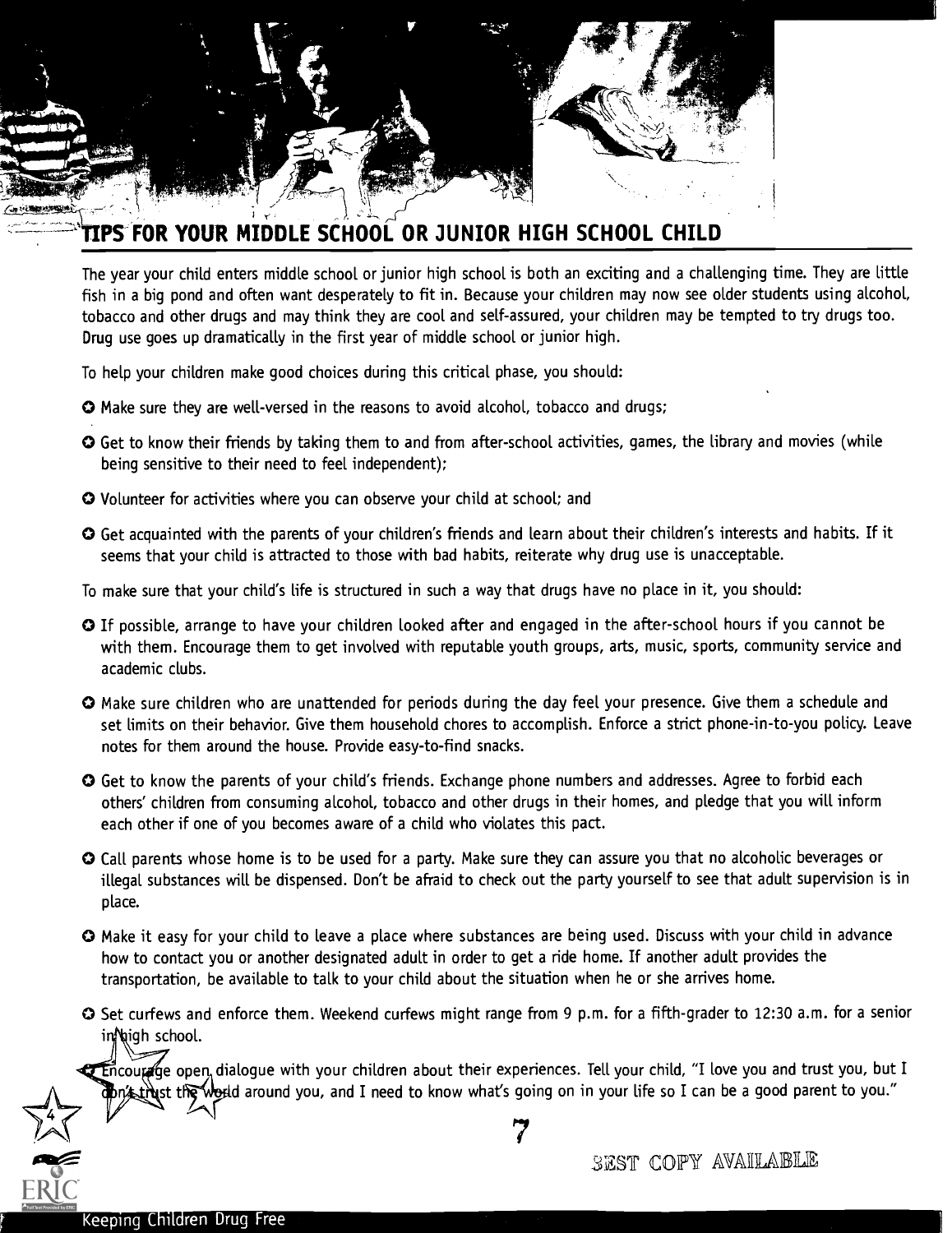## TIPS ON HOW TO ENSURE YOUR CHILD'S SCHOOL IS KEEPING STUDENTS DRUG FREE

Children have the best prospects for leading healthy, drug-free lives when schools support parents in their anti-drug message. There should be nothing confusing or contradictory in what children learn about drugs from the adults in their lives, and school policies need to reflect the same attitude toward alcohol and drugs that you express at home: Drug use is not acceptable. Drugs diminish a child's ability to concentrate and follow through on academic responsibilities, they cause absenteeism and loss of motivation, and students who use them can be disruptive and drain teachers' time and energy.

The best way to ensure that the anti-drug policies at your child's school are strong is to be involved. You can:

- O Learn about the current policies regarding alcohol and other drugs at your child's school. If there is no anti-drug policy in place, attend parent volunteer or curriculum review meetings, or schedule an interview with the principal to help develop a policy. The policy should specify what constitutes an alcohol, tobacco or other drug offense, spell out the consequences for failing to follow the rules, and describe procedures for handling violations.
- O Familiarize yourself with drug education in your child's school. Faculty members should be trained to teach about alcohol, tobacco and other drug use. Drug education should be taught in an age-appropriate way at each grade level throughout the year rather than only once during a special week. Drug education may be taught during health class, but all teachers should incorporate anti-drug information into their classes. There should be a parent education component. The school's program should be based on current research. Depending on the drug education conditions at your child's school, you may want to become more involved and inform the school administrators that there is a need for improvements in these areas.
- O Immerse yourself in the school's drug education program at home. Ask your child to show you any materials distributed during or outside class and take the opportunity to review them together.
- O Find out if your child's school conducts assessments of its drug problem and whether these results are used in the program.
- O Ask what happens to those who are caught abusing drugs. Does the school offer a list of referrals for students who need treatment?
- O Request and examine any existing materials. Do they contain a clear message that alcohol, tobacco and other drug use is wrong and harmful? Is the information accurate and up to date?
- O Investigate whether your school's drug program is being evaluated for success. Research indicates that some of the most effective programs emphasize the value of life skills such as coping with anxiety, being assertive and feeling comfortable socially. When these lessons are combined with drug education, students confronted with drugs are better equipped to resist them.









O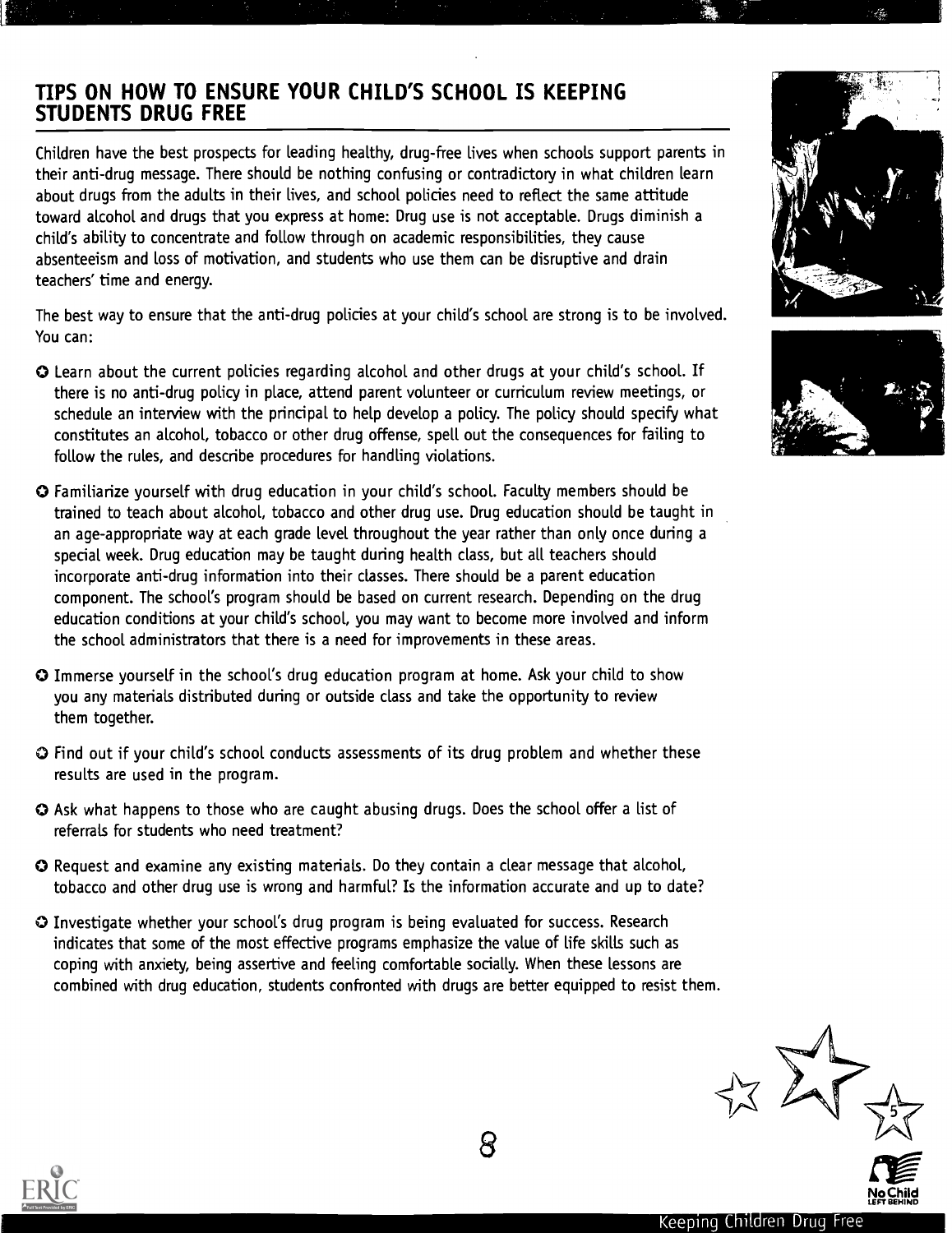## ADDITIONAL RESOURCES

### Federal Resources:

- 0 The Office of Safe and Drug-Free Schools is one of the federal government's primary vehicles for preventing drug use and violence among youth. For the latest publications on keeping kids safe and drug free, call toll-free 1-877-433-7827. For online resources, visit www.ed.gov/offices/OSDFS.
- 0 The White House Office of National Drug Control Policy provides brochures and other free resources for parents. Visit www.whitehousedrugpolicy.gov or call toll-free 1-800-666-3332.
- "0 The National Institute on Drug Abuse offers information on the effects of drug abuse. Visit www.drugabuse.gov/NIDAHome.html or call 301-443-1124.
- 0 The Substance Abuse and Mental Health Services Administration provides resources on the prevention and treatment of substance abuse and mental illnesses. Visit www.samhsa.gov for more information.
- O No Child Left Behind (see next page). For the latest information on how schools will be held accountable for keeping kids safe and drug free, visit www.NoChildleftBehind.gov or call toll-free 1-888-814-NCLB.

# Below are examples of nonprofit organizations that may have useful information. Other local and national nonprofit organizations may also have useful resources.

- O National Crime Prevention Council works to prevent crime and drug use by providing parents and children with audio-visual materials, reproducible brochures and other publications. They can be found by visiting www.ncpc.org or by calling 202-466-6272.
- O National Center for Missing and Exploited Children posts the latest information on keeping children safe at www.missingkids.com/. This information can also be accessed by calling toll-free, 1-800-THE-LOST.
- O Partnership for a Drug-Free America offers resources to help kids fight substance abuse at www.drugfreeamerica.org. Call 212-922-1560 for more information.



9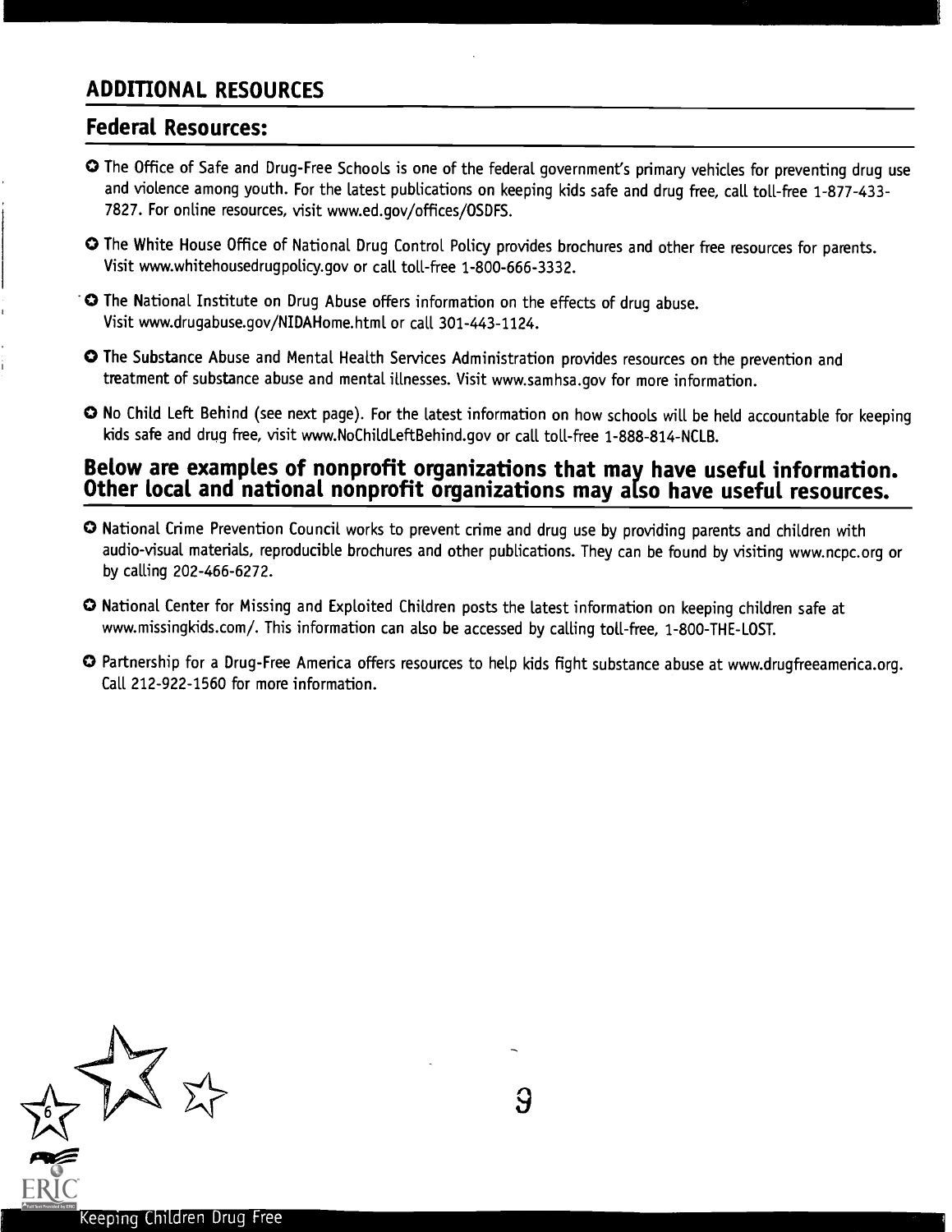## NO CHILD LEFT BEHIND

On January 8, 2002, President George W. Bush signed into law the No Child Left Behind Act of 2001. This new law represents his education reform plan and contains the most sweeping changes to the Elementary and Secondary Education Act since it was enacted in 1965. It changes the federal role in education by asking America's schools to describe their success in terms of what each student accomplishes. The act contains the president's four basic education reform principles:

- O Stronger accountability for results;
- O Local control and flexibility;
- O Expanded options for parents; and
- O An emphasis on effective and proven teaching methods.

In sum, this law-in partnership with parents, communities, school leadership and classroom teachers-seeks to ensure that every child in America receives a great education and that no child is left behind.

For more information about No Child Left Behind, or to sign up for The Achiever newsletter full of announcements, events and news, visit www.NoChildLeftBehind.gov. For questions about the U.S. Department of Education and its programs, call 1-800-USA-LEARN.





No Child<br>No Child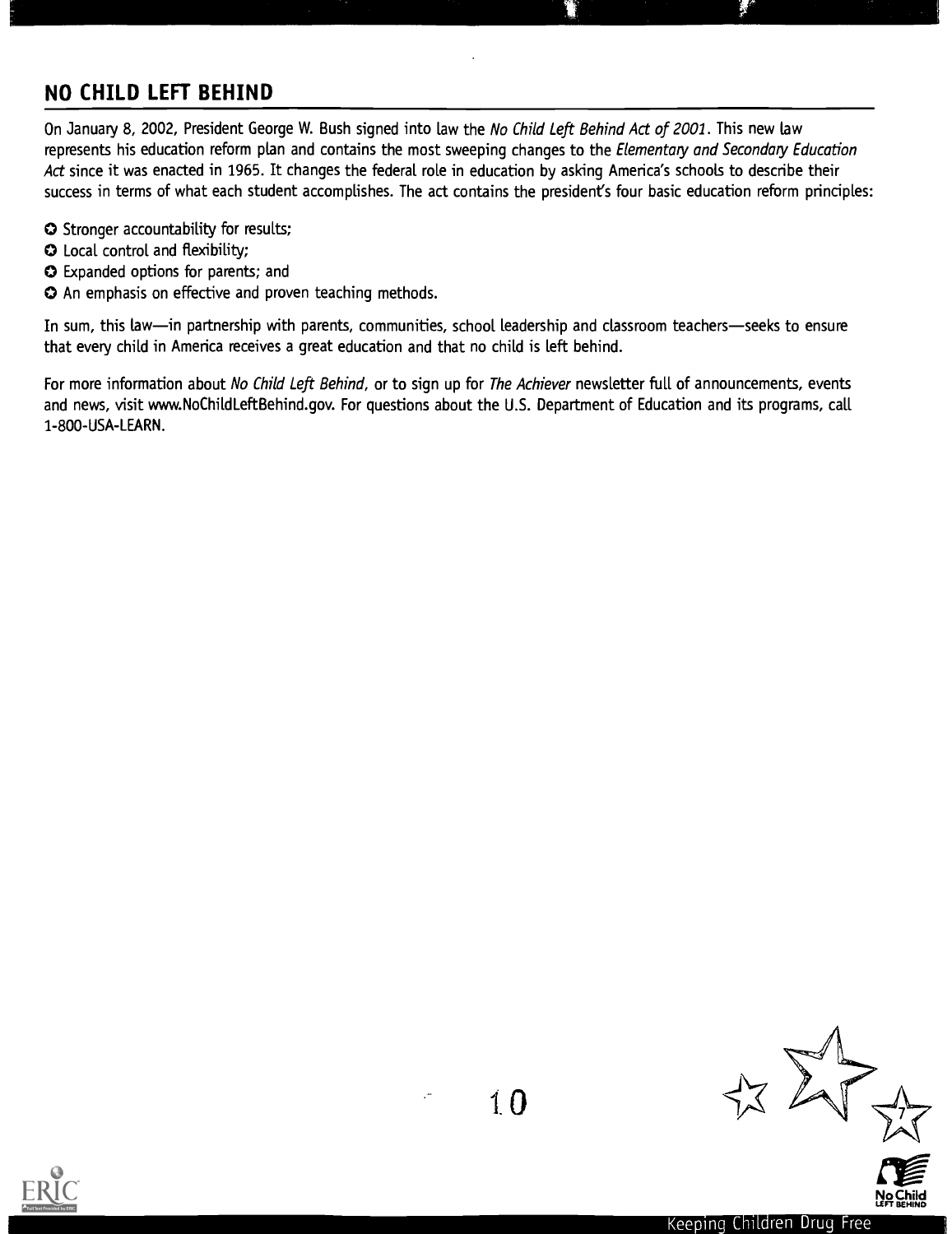## ACKNOWLEDGMENTS

We wish to acknowledge the following U.S. Department of Education staff who were instrumental in developing and producing these materials.

#### Office of General Counsel

Philip Rosenfelt

#### Office of Intergovernmental and Interagency Affairs

John McGrath, Senior Director, Community Services and Educational Partnerships, Menahem Herman, Director, Educational Partnerships and Family Involvement Unit,

Linda Bugg, Linda Cuffey, Carrie Jasper, Elliot Smalley, Mary Beth Phillips, Educational Partnerships and Family Involvement Staff.

#### Office of Public Affairs

Jacquelyn Zimmermann

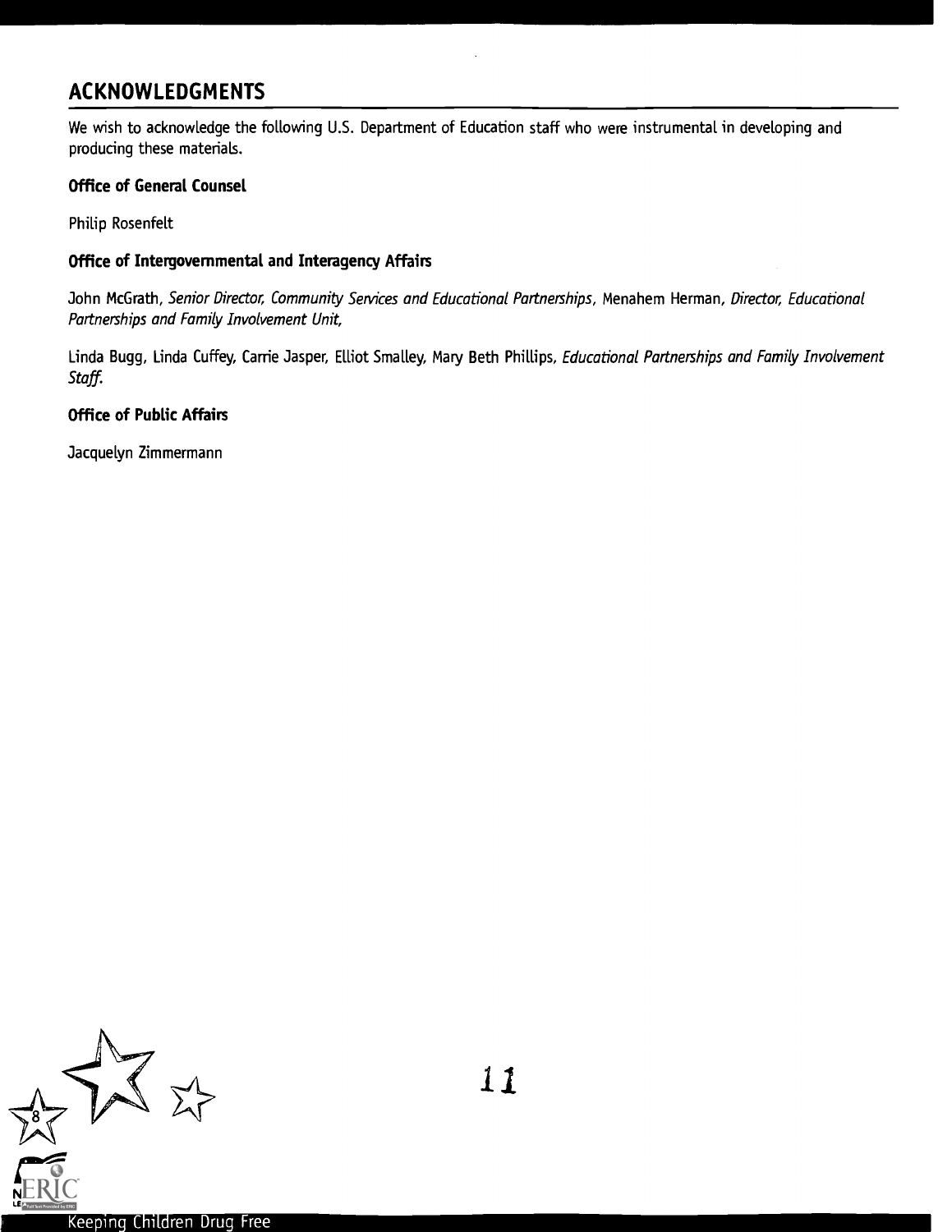

# Consejos para los padres sobre cómo mantener a los hijos libres de la droga



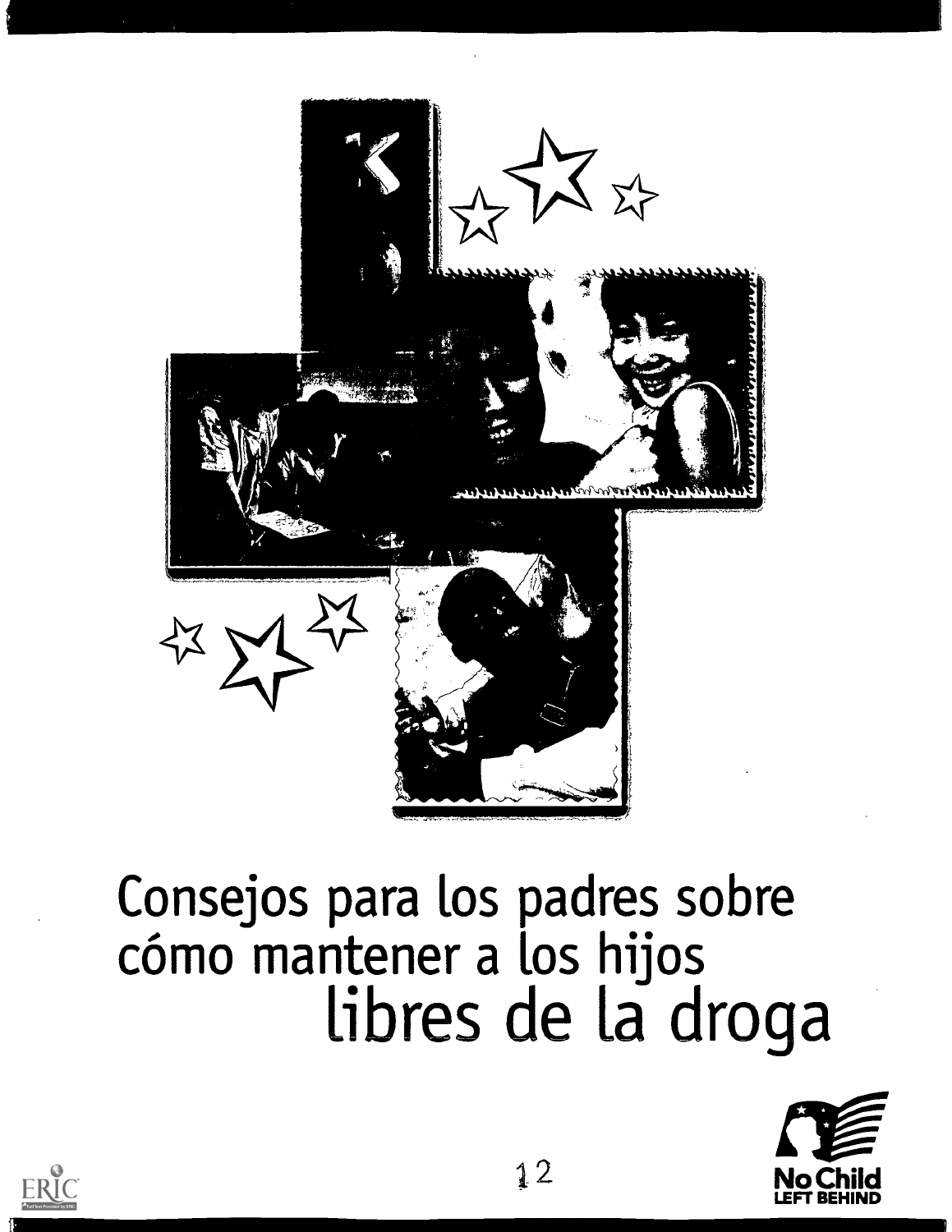

#### Departamento de Educación de los Estados Unidos

Rod Paige Secretario

#### Oficina de Asuntos Intergubernamentales e Interagenciales

Laurie M. Rich Subsecretaria

John McGrath Director Principal, Servicios Comunitarios y Colaboraciones

Menahem Herman Director, Unidad de Colaboraciones Educativas y Participación de la Familia

#### Enero de 2003.

<sup>-+</sup>te folleto es del dominio público. Se autoriza por este medio su reproducción total o parcial. Si bien no es necesario obtener para la reimpresión de esta publicación, deberá hacerse mención de lo siguiente: U.S. Department of Education, Office of syovernmental and Interagency Affairs, Educational Partnerships and Family Involvement Unit, Tips for Parents on Keeping Children Drug Free, Washington, D.C., 2003.

Para pedir copias de este folleto en inglés o español, escriba a: ED Pubs Education Publications Center U.S. Department of Education P.O. Box 1398 Jessup, MD 20794-1398

fax: 301-470-1244; envíe pedidos por correo electrónico a: edpubs@inet.ed.gov/; o llame gratis al: 1-877-433-7827 (1-877-4ED-PUBS). Si todavia no entran en su zona las llamadas con el prefijo 877, flame al 1-800-872-5327 (1-800-USA-LEARN). Para usar un dispositivo de telecomunicaciones para los sordos (TDD) o un teletipo (TTY), flame al 1-800-437-0833; para hacer pedidos en línea, visite: www.ed.gov/pubs/edpubs.html/. También se puede obtener esta publicación en: http://www.ed.gov/offices/OIIA/pfie/drugfree/.

Se puede obtener esta publicación en formatos alternativos (Braille, imprenta de letra grande, o disquete de computadora). Para mayor información, llame al Alternate Format Center al 202-205-8113.

Para mayor información, comuníquese con nosotros en: U.S. Department of Education Educational Partnerships and Family Involvement Unit 400 Maryland Avenue, S.W. Washington, DC 20202-8173 Email (correo electrónico): partner@ed.gov Teléfono: 1-800-USA-LEARN (1-800-872-5327) FIRS: 1- 800 877 -8339, 8a.m. -8 p.m., ET, L-V

La información que contiene este folleto se extrajo de la publicación del Departamento de Educación de los Estados Unidos titulada, Growing Up Drug-Free: A Parent's Guide to Prevention (1998) y de la publicación de la Oficina de la Casa Blanca sobre la Politica Nacional de Control de Drogas (White House Office of National Drug Control Policy) que lleva por titulo Juveniles and Drugs-Overview (2002).

El Departamento de Educación de los Estados Unidos publicó este folleto con el objeto de poner a disposición de los padres, los dores de niños y otros dedicados a garantizar que los niños crezcan libres de la droga, información con base en pruebas sobre  $\mathsf{L}\mathsf{C}$  vención del consumo de drogas.  $1 \, 3$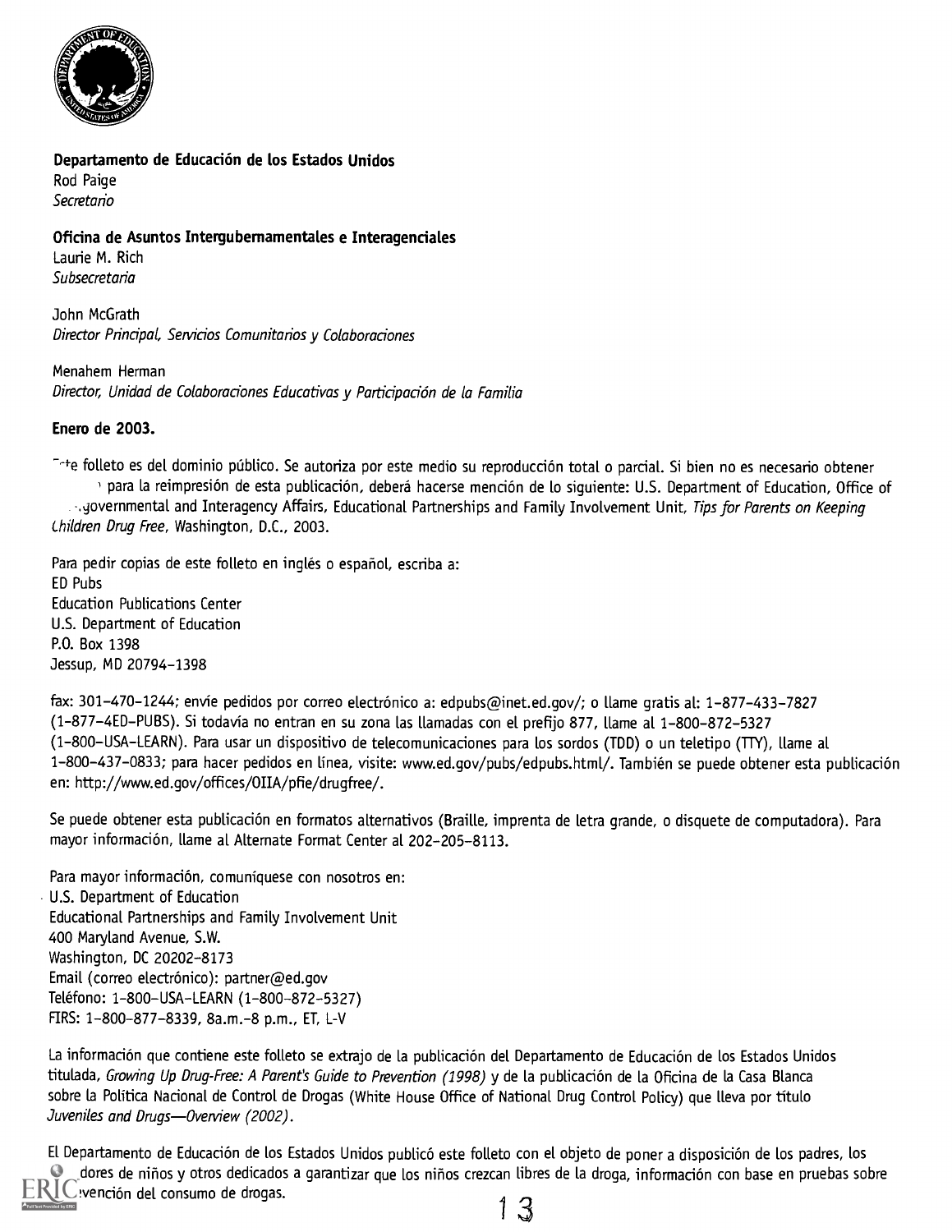

opper per general

"Es esencial que nuestros padres comprendan que son el maestro mas importante de su hijo, y que el mensaje de nuestros padres debe ser inequivoco: no uses la droga."

-El Presidente George W. Bush

## **INTRODUCCIÓN**

Según la investigación, se han estabilizado recientemente las tendencias en el consumo de drogas ilícitas entre los jovenes; no obstante, la incidencia de consumo sigue registrandose a altos niveles. Se ha demostrado que cuanto mas temprano en la vida comienza un joven a consumir la droga, mayor sera la probabilidad de que se presenten problemas de droga más tarde en su vida. La adicción a drogas entre los jóvenes puede desembocar en otros problemas que no solo afectan al joven sino tambien a su familia y la comunidad.

Los padres son el modelo de conducta más importante en la vida de sus hijos. Lo que usted dice y hace respecto a la droga tiene mucha influencia en las decisiones que toman sus hijos. Usted puede...

- O Dar el ejemplo positivo y participar activamente en la vida de sus hijos;
- **O** Tomar parte en sus actividades, conocer a sus amigos y saber adónde van y qué es lo que hacen;
- O Crear expectativas claras y coherentes y hacerlas cumplir;
- Hablar desde temprana edad y con frecuencia sobre la droga;
- O Comentar las consecuencias del consumo de drogas ilicitas; y
- O Demostrar que tienen para usted gran importancia las decisiones que toman sus hijos acerca de la droga.

Los nifios aprenden por el ejemplo. Adoptan los valores que usted demuestra mediante sus acciones. Los consejos que contiene este folleto le ayudarán a guiar a su hijo dando el ejemplo y a mantenerlo libre de la droga. Este libro aborda temas muy importantes, como por ejemplo:

- O Como ayudar a sus hijos preescolares a tomar buenas decisiones al it formando actitudes sobre el consumo de drogas;
- O Lo que deben saber sus hijos sobre la droga antes de entrar al tercer grado;
- O De que maneras podra ayudar a su hijo a mantenerse Libre de la droga durante los anos de la escuela secundaria media o junior high school; y
- O Como asegurar que la escuela de su hijo este manteniendo a los alumnos fibres de la droga.



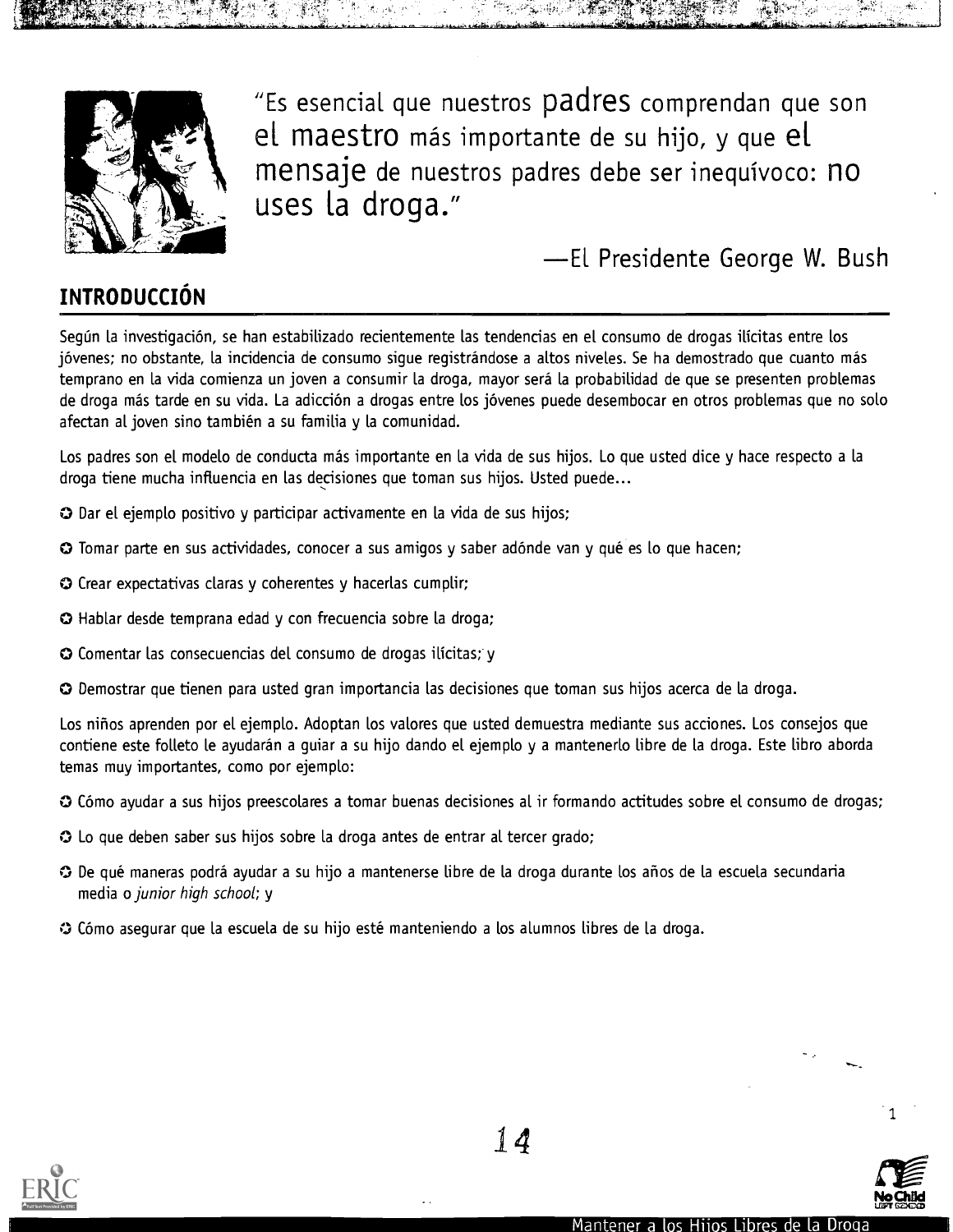

## CONSEJOS PARA SU HIJO PREESCOLAR

Parecerá prematuro hablar de la droga con los preescolares, pero las actitudes y los hábitos que ellos forman a esa edad influyen mucho en las decisiones que tomarán cuando sean mayores. A esta tierna edad, tienen el afán de saber y aprender de memoria las reglas, y quieren saber la opinión de usted respecto a lo que es "bueno" y "malo." Aunque ya tienen suficientes años como para entender que fumar es malo para ellos, por lo general, no están preparados para asimilar datos complejos sobre el alcohol, el tabaco y otras drogas. No obstante, esta es una buena epoca para inculcar en ellos la capacidad de toma de decisión y de resolución de problemas que les será necesaria en el futuro.

Usted puede ayudar a sus hijos preescolares a tomar buenas decisiones sobre lo que deben y no deben introducirse en su cuerpo usando algunos de los siguientes metodos:

- O Comente por que los nitios requieren una alimentaciOn sana. Pidale a su hijo o hija que nombre varias comidas favoritas y que explique cómo estas comidas contribuyen a la buena salud y la fuerza.
- O Aparte un tiempo fijo cada dia durante el cual usted puede prestarle a su hijo o hija su plena atenciOn. Sientese en el piso y juegue con su hijo a la misma altura que él; averigüe lo que le gusta y no le gusta; hágale saber a su hijo o hija que lo (la) quiere; dígale que él o ella es demasiado maravilloso y único como para tomar drogas. Usted establecerá fuertes lazos de confianza y cariño que harán que sea más fácil para él o ella rechazar la droga más tarde en el futuro.
- O Establezca pautas para jugar de manera justa, compartir Los juguetes y para decir la verdad de modo tal que Los nifios sepan qué clase de conducta se les espera.
- $\Omega$  Aliente a su hijo a sequir las instrucciones y a hacer preguntas si no las entiende.
- O Cuando su hijo se frustre jugando, aproveche la oportunidad para fortalecer su capacidad de resolución de problemas. Por ejemplo, si una torrecita de bloques sigue desplomándose una y otra vez, traten juntos de encontrar posibles soluciones. Convertir una mala situación en un éxito sirve para reforzarle al niño la confianza en sí mismo.
- Siempre que sea posible, permita que su hijo elija la ropa que quiere usar. Aunque Los colores de ropa desentonen, usted estara reforzando la capacidad de su hijo para tomar decisiones.
- ⊙ Señale las sustancias tóxicas y dañinas que se encuentran comúnmente en la casa, tales como el cloro, los limpiadores de cocina, el líquido para pulir los muebles, y lea en voz alta las etiquetas de aviso en los productos. Explique a sus hijo que no todas las drogas "malas" tienen un aviso en ellas, de modo que él deberá limitarse a comer y oler sólo las comidas y las medicinas recetadas que usted, un abuelo o un cuidador le ofrezca.
- Explique que los medicamentos recetados son drogas que pueden ayudar a la persona para la que estan destinados; sin embargo; pueden causarles daño a los demás, sobre todo a los niños y, por eso, ellos deben evitarlos a no ser que les sean recetados de manera apropiada.  $15$

 $\overline{c}$ 

ntener a los Hijos. Libres de la Drog

best copy available<br>releases corr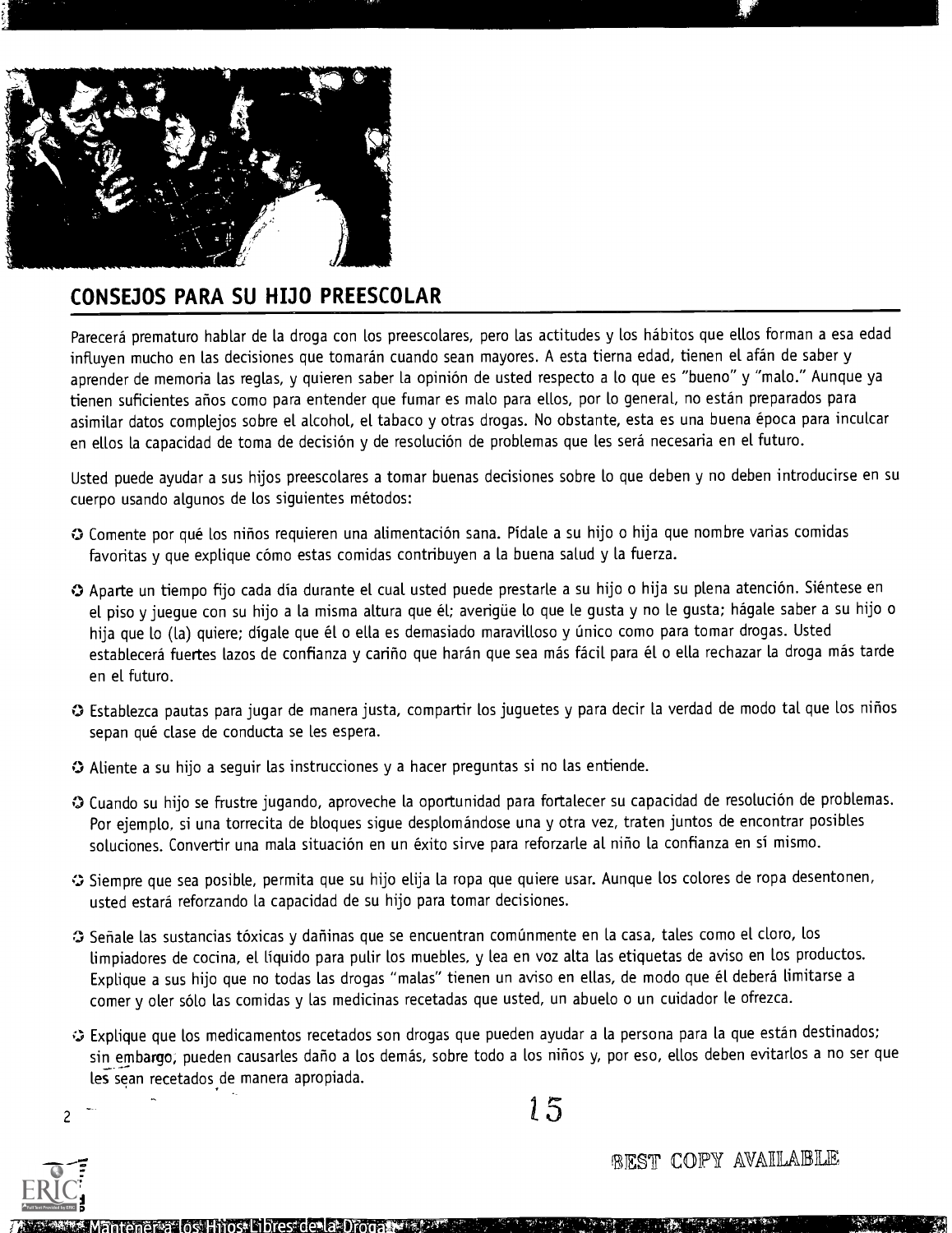## CONSEJOS PARA SU HIJO ALUMNO DE ESCUELA PRIMARIA

A esta edad, los niños suelen mostrarse cada vez más interesados en el mundo ajeno a la familia y fuera de la casa. Comente cómo cualquier cosa que se meta en la boca que no sea comida, agua, o jugo puede ser muy dañino, y cómo las drogas afectan en forma negativa el funcionamiento normal del cuerpo y pueden enfermar mucho a las personas e incluso causarles la muerte (la mayoría de los niños de esta edad ya han tenido experiencias reales con la muerte de un pariente propio o con el pariente de un amigo). Explique la idea de la adicción--que el consumo de la droga puede convertirse en un hábito muy malo que es difícil de dejar. Elogie a sus hijos por cuidar bien de su cuerpo y por haber evitado cosas que pudieran haberles hecho daño.

Al llegar sus hijos at tercer grado, deben entender lo siguiente:

- O Hay diferencias entre las comidas, los venenos, las medicinas y las drogas ilicitas;
- O Las medicinas recetadas por un medico y administradas por un adulto responsable pueden ser de utilidad para una persona con una enfermedad pero pueden ser daninas si se usan de manera indebida y, por lo tanto, los nifios necesitan evitar cualquier sustancia o recipiente desconocido; y
- O Los adultos pueden tomar alcohol con moderacion pero los nifios no, ni siquiera en pequeñas cantidades porque es dañino para el desarrollo de su cerebro y cuerpo.

Antes de terminar los estudios en la escuela primaria, sus hijos deben saber:

- O Los efectos inmediatos del alcohol, el tabaco, y el consumo de drogas en diferentes partes del cuerpo, incluyendo la coma o la muerte;
- O Las consecuencias a largo plazo del consumo de drogas, incluyendo la adiccion y la perdida del control sobre la vida;
- O Las razones por que las drogas son especialmente peligrosas para el cuerpo en pleno desarrollo de los niños; y
- O Los problemas que el alcohol y otras drogas ilicitas causan no solo a quien los consume, sino tambien a su familia y al mundo.

Preguntas sobre la droga que hacen con frecuencia los alumnos de nivel primario:

- elPor que querria la gente meter cosas malas en su cuerpo?
	- $\star$  Se podría responder que tal vez la gente no se dé cuenta de lo peligroso que son las cosas malas; o bien, la gente no se cuida. A veces la gente comienza a consumir una droga sólo para saber cómo se siente, pero eso puede convertirse en una adicción (como los cigarrillos) y es muy difícil de pararla.
- Por qué no puedo probar esa bebida de la "gente grande"?
	- $\star$  Una pequeña cantidad de alcohol tiene un efecto mucho más negativo en el cuerpo de un nino que en el de un adulto; una pequefia cantidad puede incluso enfermar a un nino.





3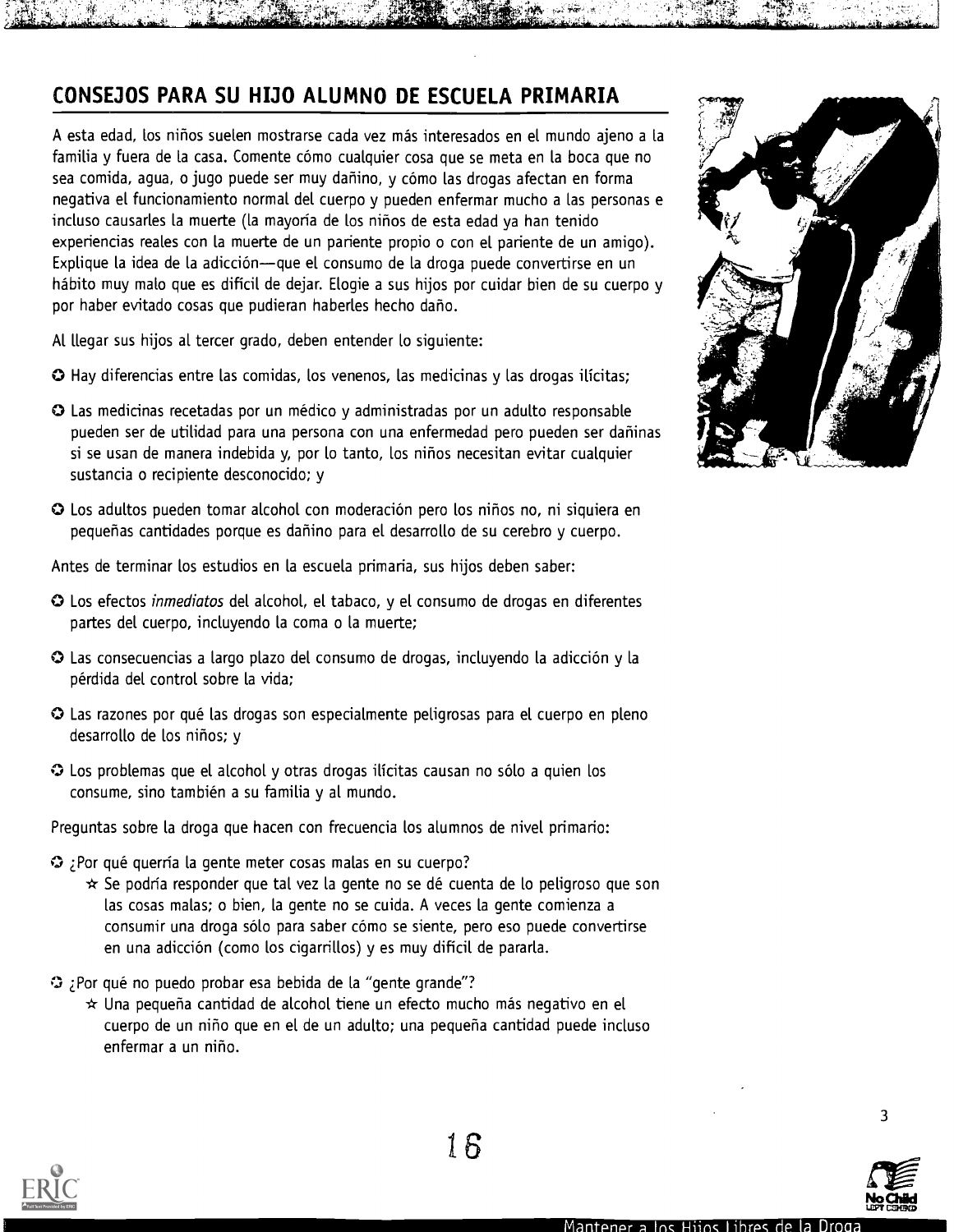## CONSEJOS PARA SU HIJO DE NIVEL SECUNDARIO MEDIO

4

 $\overline{a}$ 

El año en que le toca a su hijo ingresar en la escuela secundaria media (middle o junior high school) es una época estimulante y a la vez difícil. Su hijo es sólo uno de tantos otros estudiantes y desea con gran urgencia integrarse o formar parte de la gran comunidad de estudiantes. Debido a que sus hijos ya pueden estar observando a los estudiantes mayores usar el alcohol, et tabaco y otras drogas y les puede parecer muy "de onda" o de moda y que eso demuestra gran seguridad en sí mismos, existe la posibilidad de que caigan en la tentación de probar la droga también. El índice de consumo de drogas sube en forma radical durante el primer ano de la escuela secundaria media.

Para ayudar a sus hijos a tomar buenas decisiones durante esta etapa tan crucial, usted debe:

- Procurar que conozcan a fondo las razones por las que se debe evitar el alcohol, el tabaco y la droga;
- Tratar de conocer a sus amigos llevandolos y trayendolos de sus actividades, los partidos de deportes, la biblioteca y el cine después de las horas de clase (y al mismo tiempo ser sensible a su necesidad de sentirse independiente);
- O Ofrecerse como voluntario para las actividades en las que usted puede observar a su hijo en la escuela; y
- O Tratar de conocer a los padres de los amigos de sus hijos y conocer los intereses y los habitos de sus propios hijos. Si le parece que le atraen a su hijo amigos que tienen malos hábitos, reitere por qué el consumo de drogas no es aceptable.

Para asegurarse de que la vida de su hijo cuente con una estructura de manera que la droga no quepa en ella, usted debe:

- 0 De ser posible, hacer lo necesario para que alguien cuide a sus hijos, y lograr que esten ocupados, despues de salir de las clases, si usted no puede estar con ellos. Aliéntelos a participar en grupos de jóvenes de buena fama, en las artes, la música, los deportes, el servicio a la comunidad y en los clubes académicos.
- Encargarse de que sientan su presencia los ninos que se quedan solos por periodos de tiempo durante el dia. Establezca un horario para ellos y ponga limites a su conducta. Asigneles quehaceres domesticos para cumplir. Haga cumplir una estricta regla de comunicación con usted por teléfono. Deje notas para ellos en diferentes partes de la casa. Ponga a su disposición comida y bocados fáciles de encontrar.
- O Tratar de conocer a los padres de los amigos de su hijo. Intercambie números de teléfono y direcciones. Pónganse de acuerdo para prohibirles a los hijos de ambos padres consumir en ambas casas el alcohol, el tabaco y otras drogas, y comprometanse a que los dos se informen en caso de que se entere uno de ustedes de que uno de los hijos o hijas no ha cumplido con este pacto.
- Llamar a los padres cuya casa se esta utilizando para una fiesta. Pidales que le aseguren que no se ofreceran bebidas alcohólicas ni sustancia ilícitas. No tenga pena de echar personalmente un vistazo a la fiesta para ver si hay adultos que supervisen.
- Ayudar a que sea mas facil para su hijo dejar un Lugar donde se estan usando sustancias. Hable de antemano con su hijo sobre cómo él puede ponerse en contacto con usted o con otro adulto designado para conseguir quién lo lleve a casa en este caso. Si le corresponde a otro adulto darle el transporte, póngase usted a disposición de su hijo para hablarle sobre la situación en cuanto él llegue a la casa.
- Establecer y hacer cumplir una Nora limite para el regreso a casa. Para un estudiante del quinto grado de primaria, este limite puede ser hasta las 9 horas de la noche en fines de semana, mientras que para un estudiante del doceavo grado de high school, puede ser hasta las 12:30 de la noche.
- 4 √> Promover el diálogo abierto con sus hijos acerca de sus experiencias. Dígale a su hijo, "Te amo y confío en ti, pero no confío en el mundo a tu alrededor, y necesito saber lo que está sucediendo en tu vida para que yo pueda ser un \_buen padre para ti."



17

BEST COPY AVAILABLE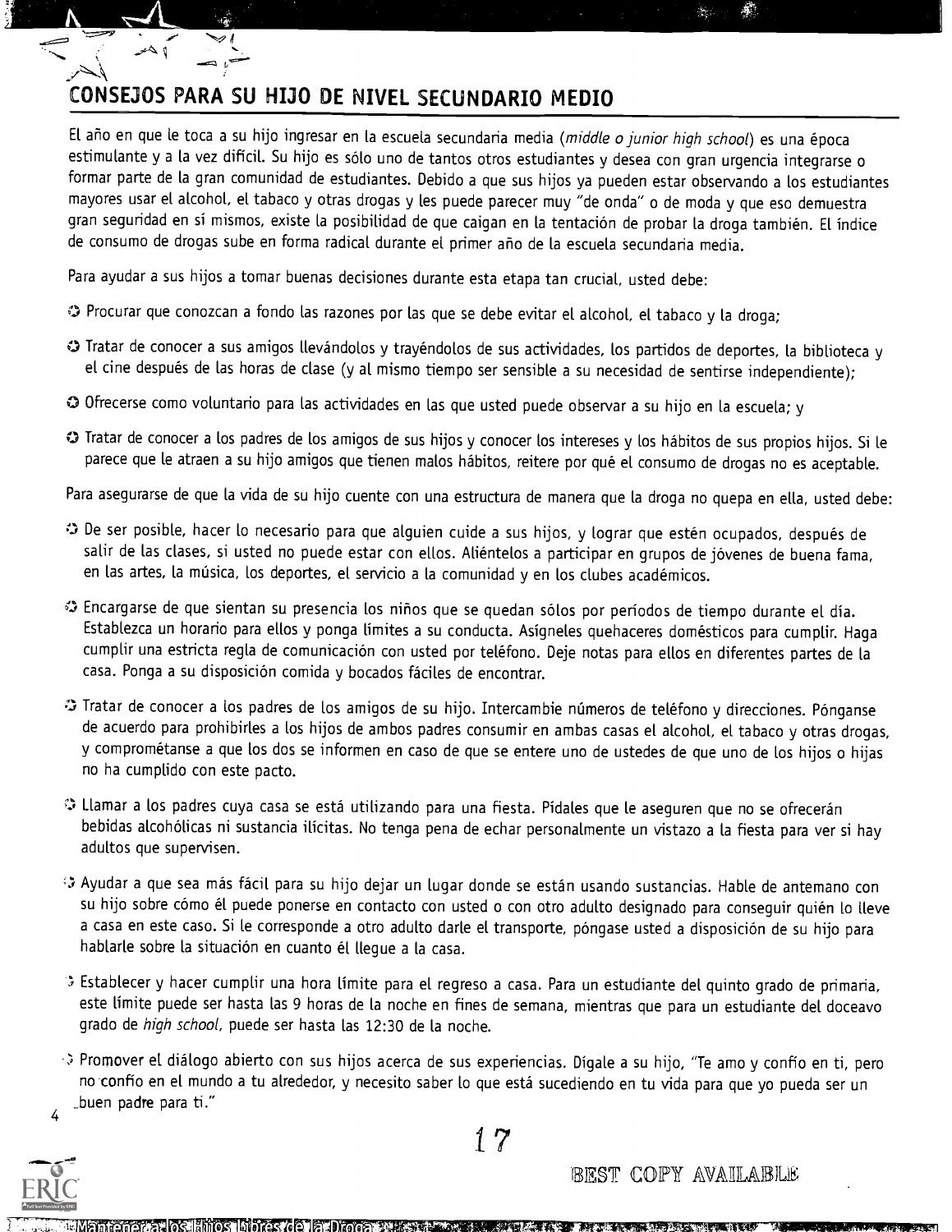## CONSEJOS SOBRE CÓMO GARANTIZAR QUE LA ESCUELA DE SU HIJO ESTE MANTENIENDO A LOS ESTUDIANTES LIBRES DE LA DROGA

Los niños y los jóvenes tienen las mejores posibilidades de llevar una vida sana, libre de drogas, cuando las escuelas apoyan a los padres en su mensaje antidroga. No debe haber nada confuso ni contradictorio en lo que los niños y los jóvenes aprenden sobre las drogas de los adultos en su vida. Ademas, las normas de conducta de las escuelas deben reflejar la misma actitud hacia el alcohol y la droga que usted expresa en su casa: No es aceptable el consumo de la droga. La droga disminuye la capacidad de concentrarse de los alumnos y de cumplir con sus responsabilidades académicas, causa el absentismo o las faltas injustificadas y la pérdida de motivación, y los estudiantes que la consume pueden perturbar el desarrollo normal de la clase y absorber el. tiempo y agotar la energia del maestro.

La mejor forma de asegurar que las normas antidroga en la escuela de su hijo sean rigurosas es con la participación activa de usted. Usted puede:

- O Informarse sobre las normas de conducta vigentes en la escuela de su hijo respecto at alcohol y otras drogas. Si todavia no se ha establecido una regla antidroga, asista a las reuniones de los padres voluntarios o las reuniones sobre la revision de planes de estudio, o entrevistese con el director para ayudar a elaborar normas de conducta en ese sentido. Las normas deben especificar to que constituye una infraccion de alcohol, tabaco o de otra droga, puntualizar las consecuencias de no cumplir con las reglas, y describir los procedimientos en casos de infraccion.
- O Tratar de conocer la educaci6n sobre la droga en la escuela de su hijo. El profesorado debe recibir capacitación para saber enseñar sobre el alcohol, el tabaco y otro consumo de drogas. La educacion sobre la droga debe enseriarse de manera apropiada para la edad a cada nivel de grado durante todo el año y no sólo una vez por año durante una semana especial. La educación sobre la droga puede ensenarse durante la clase de salud, pero todos los profesores deben incorporar información antidroga en sus clases. Debe existir también un componente de educación para los padres. El programa de la escuela debe tener como base la investigación científica más reciente. Según la situación particular de educación sobre la droga en su escuela, puede ser conveniente participar en mayor grado e informar a los administradores de la escuela que se necesitan mejoras en este respecto.
- O Empaparse en su casa del programa de educacion sobre la droga de la escuela de su hijo. Pidale a su hijo que le muestre los materiales repartidos durante la clase y fuera de ella y aproveche la oportunidad de repasarlos juntos.
- O Averiguar si la escuela de su hijo realiza evaluaciones sobre el probtema de droga entre su propio estudiantado y si estos resultados se usan en el programa de educación.
- O Preguntar que le pasa a quienes sean descubiertos usando la droga. La escuela ofrece una lista de organizaciones o grupos recomendados para los estudiantes que necesitan tratamiento?
- O Pedir y examinar los materiales existentes. Contienen un claro mensaje de que el alcohol, el tabaco y otro consumo de drogas es incorrecto y dañino? ¿La información que contienen es veraz y esta al dia?
- **Investigar si el programa antidroga de su escuela está sometido a evaluación para determinar** su eficacia. Según indica la investigación científica, lo que hacen algunos de los programas más eficaces es darle mucha importancia a la ensefianza de las capacidades fundamentales de la vida, como por ejemplo, cómo sobrellevar la ansiedad, cómo ser firme y cómo sentirse cómodo en el<sup>-</sup> ambito social. Cuando estas lecciones se combinan con la educacion sobre la droga, los estudiantes se encuentran mejor preparados para resistir la droga a la hora de hacer frente a ella.











Z-4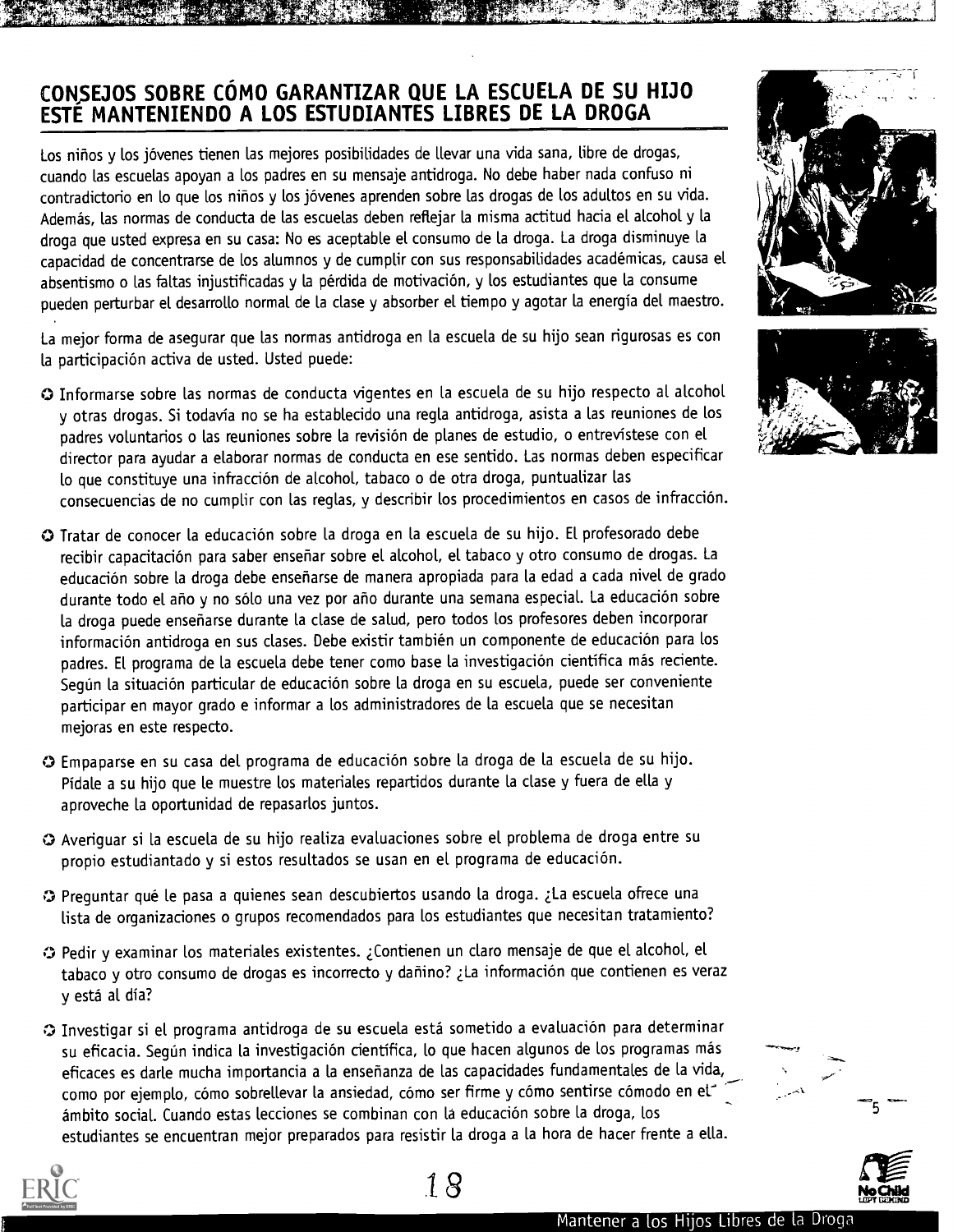## RECURSOS ADICIONALES

## Recursos federates:

- 0 The Office of Safe and Drug-Free Schools, o Direcci6n de Escuelas Seguras y Libres de Droga, es uno de los vehiculos principales del gobierno federal para la prevencion del consumo de drogas y la violencia entre la juventud. Para obtener las últimas publicaciones sobre cómo mantener a los jóvenes seguros y libres de la droga, llame gratuito al 1-877-433-7827. Para tener acceso a los servicios en Linea, visite www.ed.gov/offices/OSDFS.
- 0 The White House Office of National Drug Control Policy, o Direccion de la Casa Blanca sobre la Politica Nacional de Control de Drogas, ofrece folletos y otros recursos gratuitos para los padres. Visite www.whitehousedrugpolicy.gov o llame gratuito al, 1-800-666-3332.
- **O** The National Institute on Drug Abuse, o Instituto Nacional sobre la Toxicomanía, ofrece información sobre los efectos del consumo indebido de la droga. Visite www.drugabuse.gov/NIDAHome.html ó llame al 301-443-1124.
- 0 The Substance Abuse and Mental Health Services Administration, o Administration de Servicios de Toxicomania y Salud Mental, da recursos sobre la prevención y el tratamiento de la toxicomanía y las enfermedades mentales. Visite www.samhsa.gov para obtener mayor informacion.
- O No Child Left Behind o QUE NINGÚN NIÑO SE QUEDE ATRÁS (ver la página siguiente). Para obtener la última información sobre cómo las escuelas tendrán la obligación de rendir cuentas respecto a si logran mantener o no a los ninos seguros y libres de la droga, visite www.NoChildLeftBehind.gov 6 llame al 1-888-814-NCLB.

#### Figuran a continuación ejemplos de organizaciones sin ánimos de lucro que pueden ofrecer información útil. Hay otras organizaciones sin ánimos de lucro a nivel nacional y local que también pueden contar con recursos valiosos para usted.

- O National Crime Prevention Council, o Consejo Nacional para la Prevention de la Delincuencia, se dedica a prevenir la delincuencia y el consumo de drogas ilicitas proporcionando a los padres y los hijos materiales audiovisuales, folletos reproducibles y otras publicaciones. Se puede encontrar dichos materiales visitando www.ncpc.org ó llamando 202-466-6272.
- O National Center for Missing and Exploited Children, o Centro Nacional para los Menores Desaparecidos o Explotados, exhibe la última información sobre cómo mantener a los niños seguros en www.missingkids.com/. Esta información tambien puede obtenerse llamando gratuito al, 1-800-THE-LOST.
- O Partnership for a Drug-Free America, o Alianza para una America Libre de Drogas, ofrece recursos que tienen por objeto ayudar a los niños y los jóvenes a combatir la toxicomanía en www.drugfreeamerica.org. Para obtener más informacion, llame al 212-922-1560.



6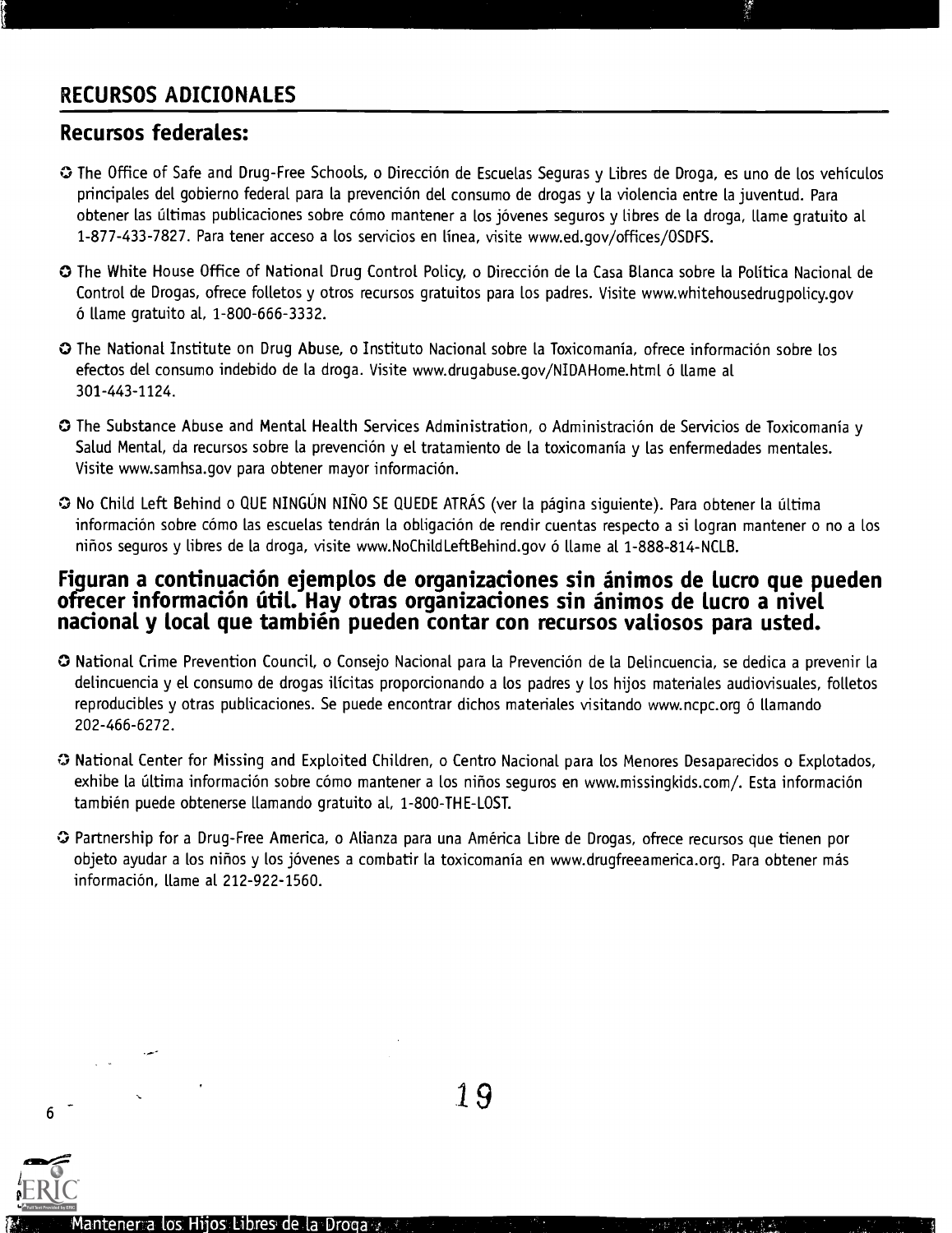## NO CHILD LEFT BEHIND

#### Que Ningún Niño Se Quede Atrás

El 8 de enero, 2002, el Presidente George W. Bush promulgó la ley No Child Left Behind Act of 2001(NCLB), conocida en español por *Que Ningún Niño Se Quede Atrás*. Esta ley representa su plan de reforma educativa y contiene algunos de los<br>cambios más radicales en la *Elementary and Secondary Education Act* o *Ley de Educación Primaria y S* promulgación en 1965. Dicha legislación cambia el papel federal en la educación pidiendo a las escuelas de los Estados Unidos que describan su eficacia en terminos de los logros o el rendimiento de cada estudiante. La ley contiene los cuatro principios fundamentales de la reforma educativa del Presidente.

- O Mayor responsabilidad de los resultados
- O Control local y flexibilidad
- Mayores opciones para los padres
- Enfasis en los metodos de ensenanza comprobados y eficaces

En resumen, esta ley-en colaboración con los padres, las comunidades, la dirección de la escuela y los maestrospretende garantizar que todos los niños en los Estados Unidos de América reciban una excelente educación y que ningún<br>niño se quede atrás.

Para obtener mayor información sobre la ley No Child Left Behind, cuyo título oficial en español es *Que Ningún Niño*<br>Se *Quede Atrás*, o para suscribirse al boletín *The Achiever*, el cual contiene una gran cantidad de an Unidos y sus programas, flame al 1-800-USA-LEARN.





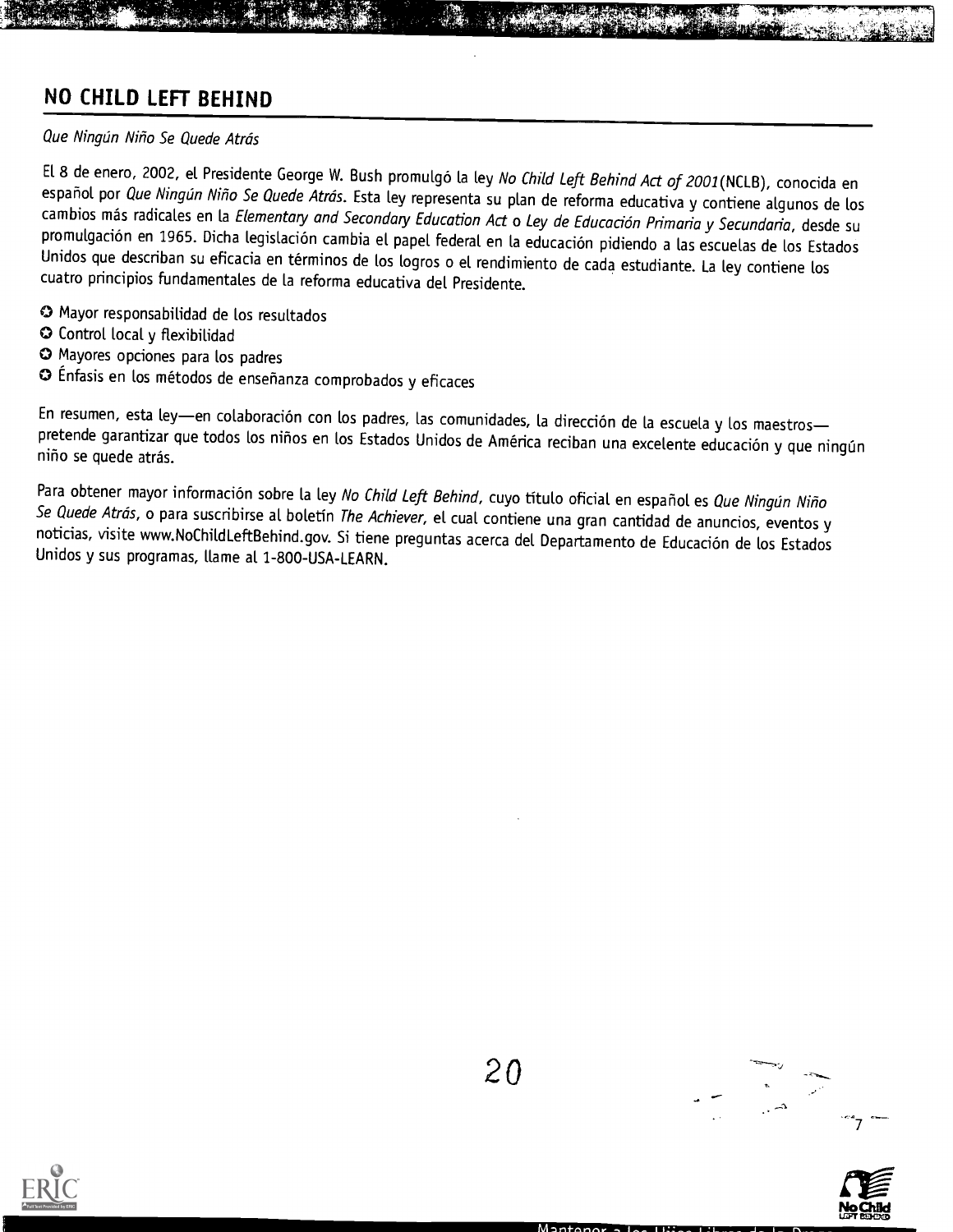## RECONOCIMIENTOS

Deseamos reconocer al siguiente personal del Departamento de Educación de los Estados Unidos que jugó un papel decisivo en la elaboración y la realización de estos materiales.

#### Oficina del Asesor Jurídico General

Philip Rosenfelt

#### Oficina de Asuntos Intergubernamentales e Ínter agencia

John McGrath, Director Principal, Servicios Comunitarios y Colaboraciones, Menahem Herman, Director, Unidad de Colaboraciones Educativas y Participación de la Familia,

Linda Bugg, Linda Cuffey, Carrie Jasper, Elliot Smalley, Mary Beth Phillips, Personal de Colaboraciones Educativas y Participación de la Familia.

#### Oficina de Asuntos Publicos

Jacquelyn Zimmermann

Full Text Provided by ERIC

8

**Z.:.** Mantener a los Hijos Li